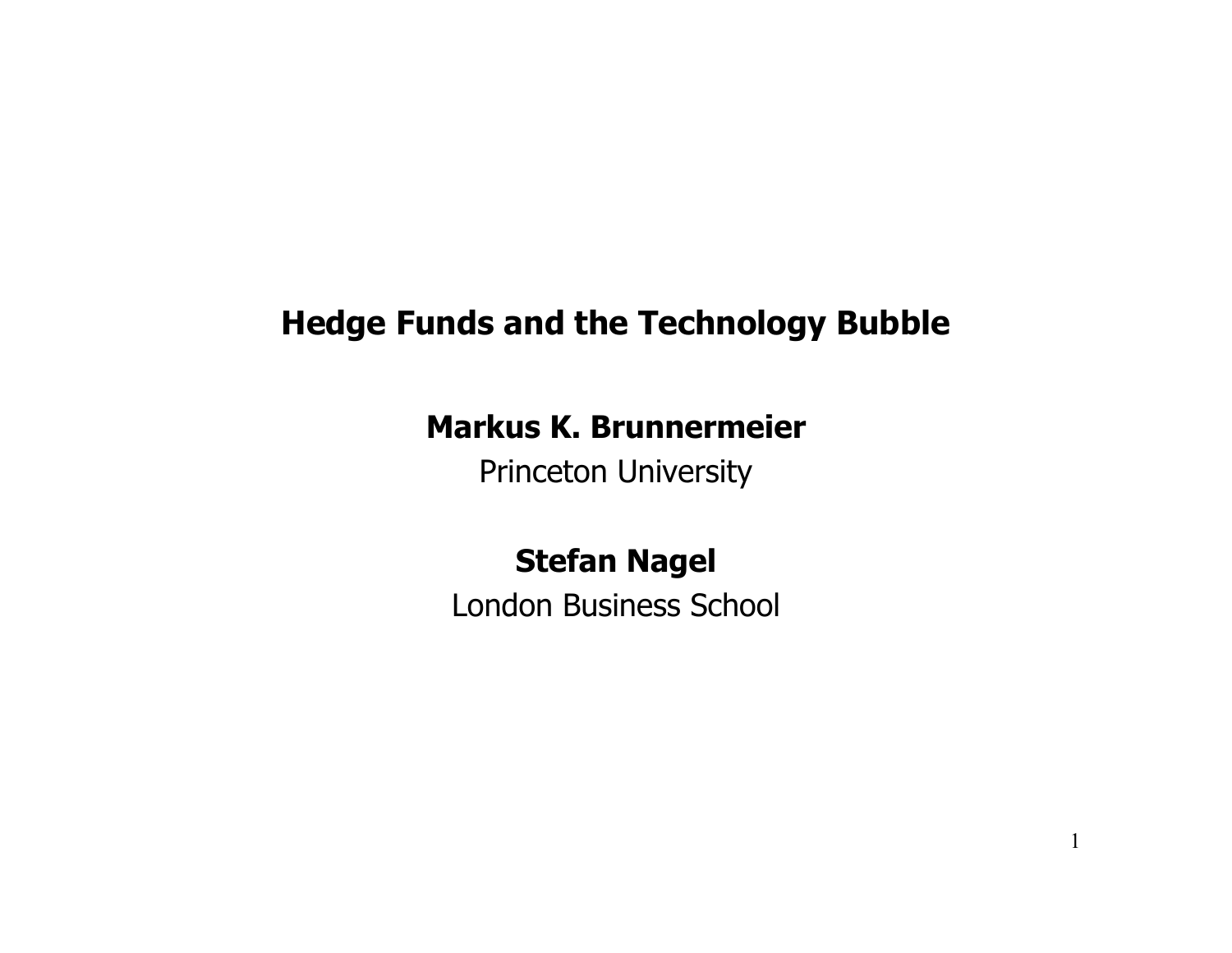# **The Technology Bubble**



- • Ofek-Richardson (2001WP): Valuation of Internet stocks implied
	- – **Average** expected earnings growth of about 3,000% in ten years, assuming that they **already** achieved 'old economy' profit margins
	- **Zero** percent cost of capital for ten years
- $\triangleright$  A price bubble? We assume so and try to understand it.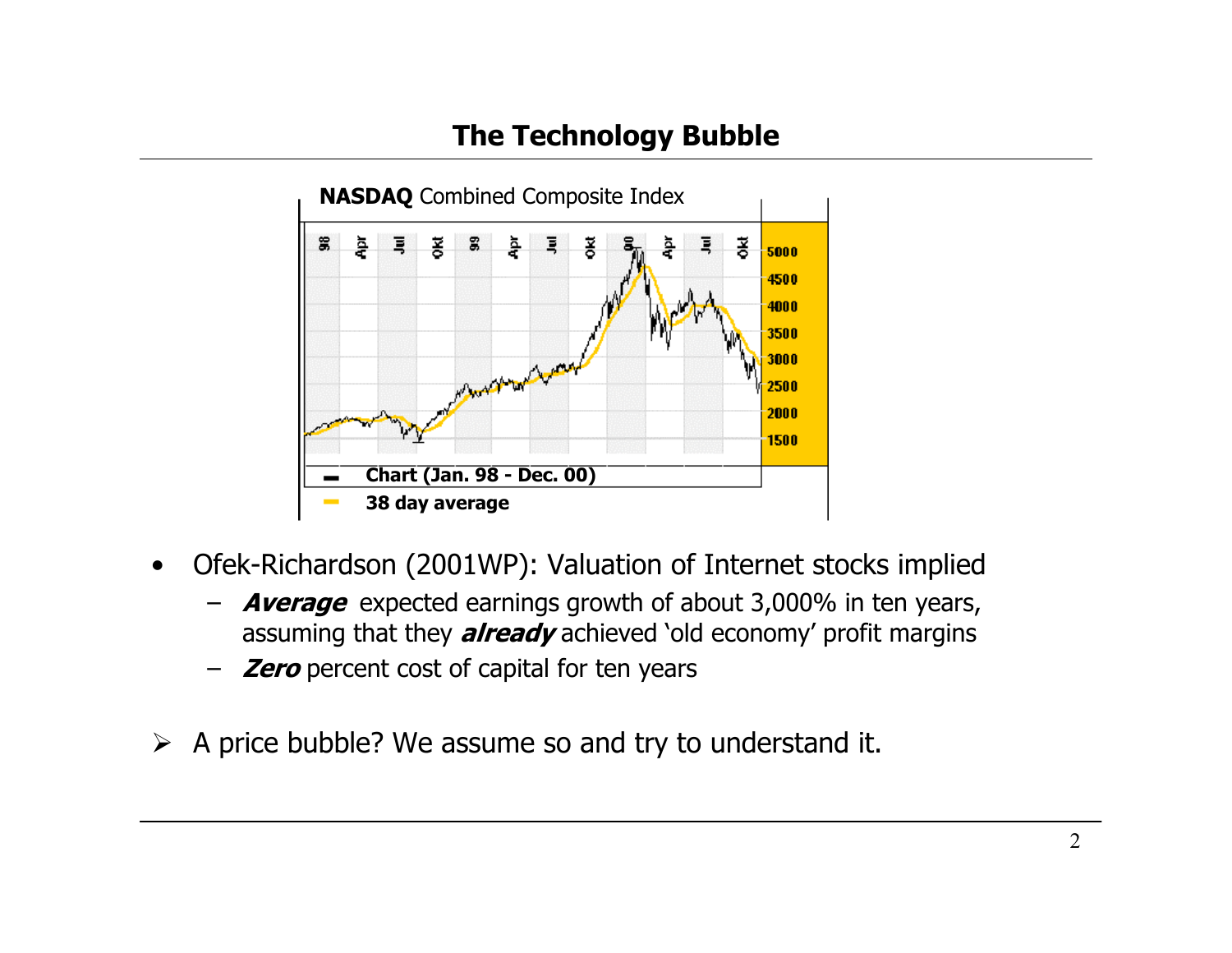#### •**Efficient markets view**

"If there are many sophisticated traders in the market, they may cause these "bubbles" to burst before they really get under way"

(Fama 1965)

### •**Limits to "arbitrage"?**

"Had I followed my own advice, I would have lost my shirt … everybody knew that it could not go on like this. The start and end of a bubble just cannot be explained rationally."

(Milton Friedman, 2001)

"So, you think that investors are irrational—but then you expect them to become rational just when you have gone short?"

(A hedge fund manager's wife, 1999)

### $\blacktriangleright$ **How did sophisticated investors react to the bubble?**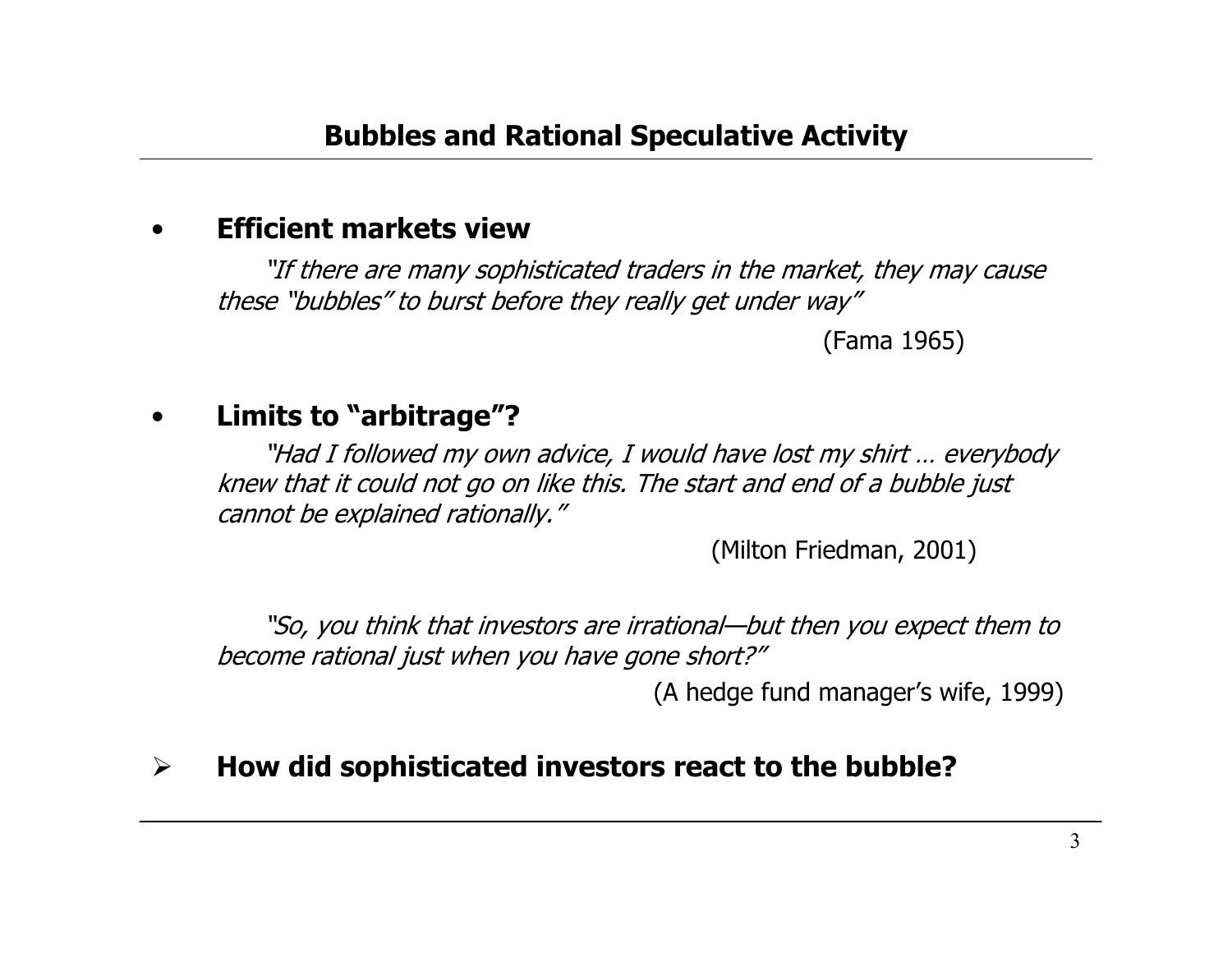# **(1) Unawareness of the bubble?**

 $\blacktriangleright$  **Implication:** Rational speculators would perform as badly as other investors when prices collapse

# **(2) Limits to arbitrage?**

- $\blacktriangleright$  Reluctance to trade against mispricing
	- Fundamental risk (Wurgler-Zhurvaskaya 2002)
	- –Noise trader risk and myopia (DSSW 1990a; Dow-Gorton 1994)
	- Liquidation risk (Shleifer-Vishny 1997)
	- Synchronization risk (Abreu-Brunnermeier 2002; 2003)
	- –Short-sales constraints (Ofek-Richardson 2003; Cochrane 2002)
- $\blacktriangleright$ **Implication:** Rational speculators may be reluctant to go short in overpriced Tech stocks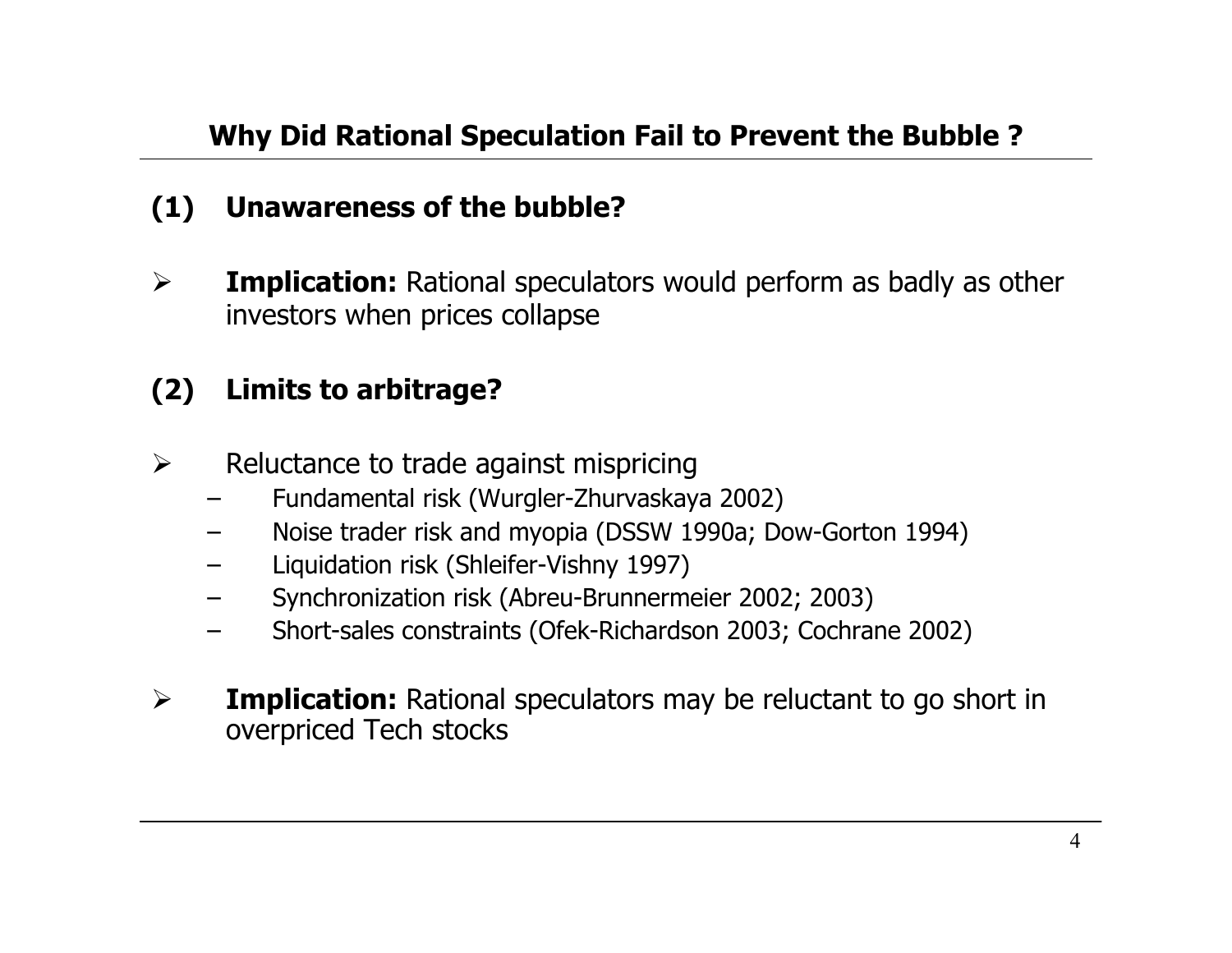## **(3) Predictable investor sentiment**

- $\blacktriangleright$  Incentives for rational arbitrageurs to ride a bubble
	- –Predictable bubble growth (Abreu-Brunnermeier 2003)
	- –Anticipation of positive-feedback trader demand (DSSW 1990b)
- $\blacktriangleright$  **Implication:** Rational speculators may want to hold Tech stocks and try to go short before prices collapse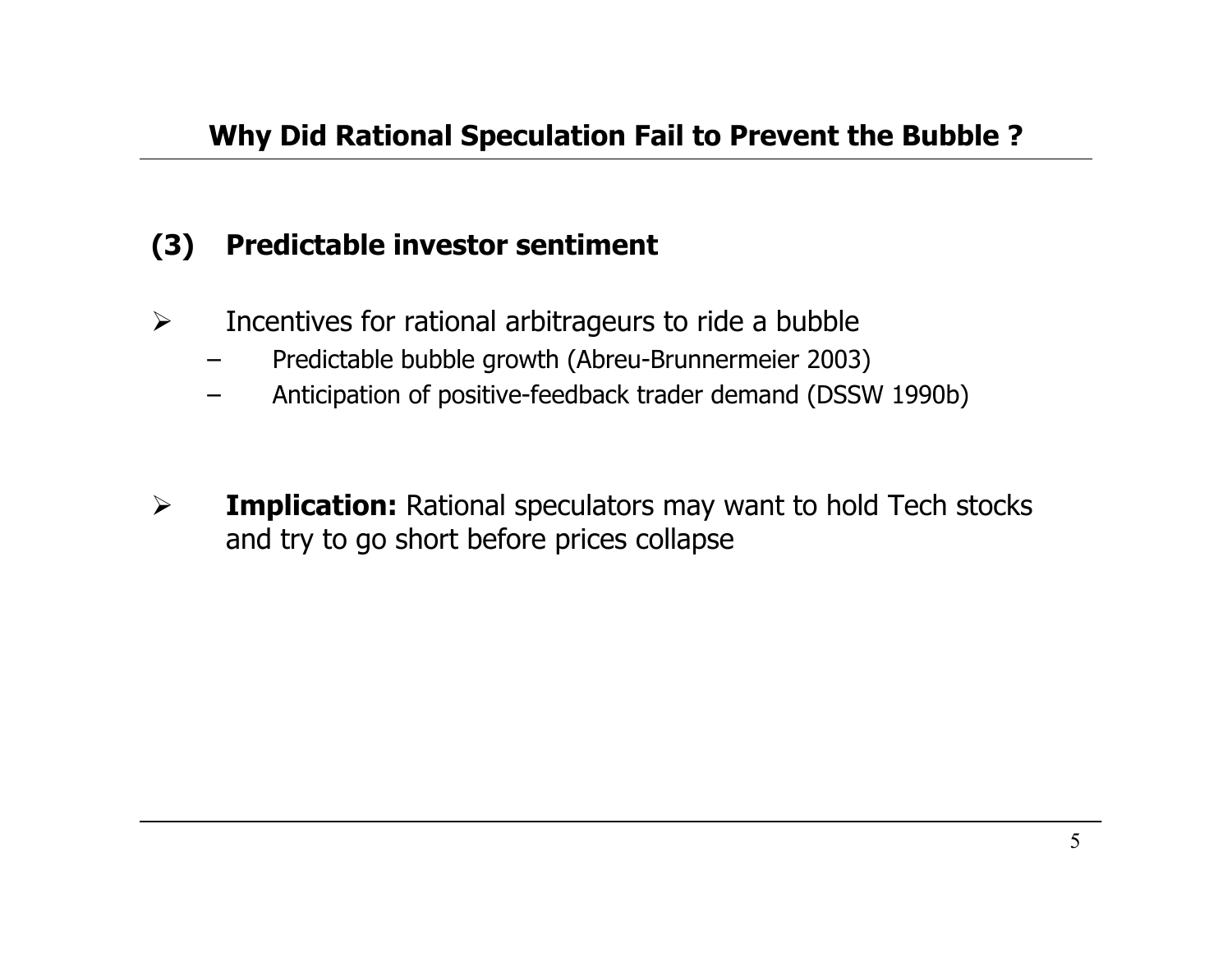- •We look at positions held by hedge funds
- • Why hedge funds?
	- Hedge funds are able to go short
	- Managers have high-powered incentives
	- Lock-in periods
- ¾ Hedge Funds come close to the ideal of 'rational speculators'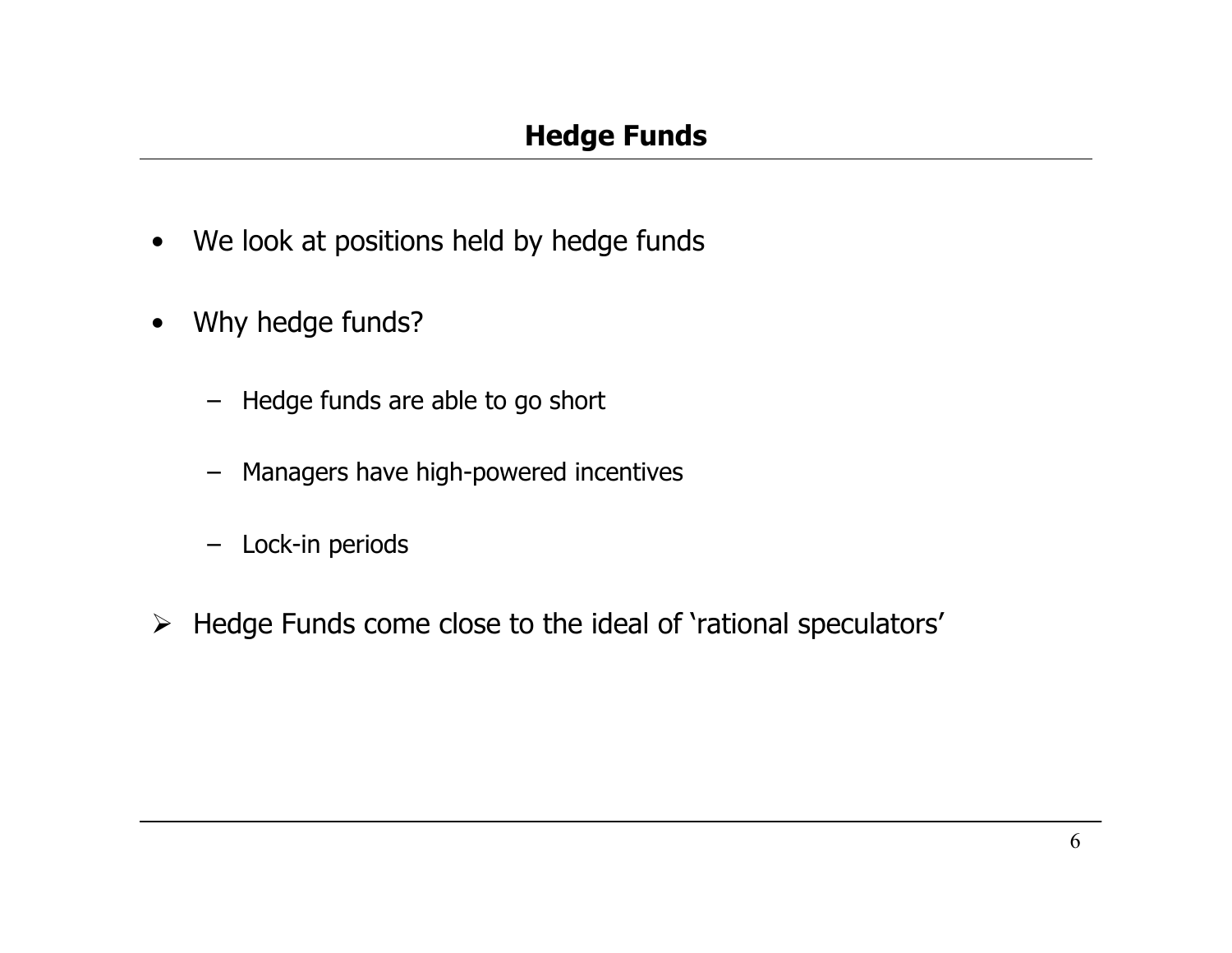- 1.Related Empirical Literature
- 2.Data and Methodology
- 3. Empirical Results
	- • On balance, hedge funds had significant long exposure to technology stocks – they were riding the bubble
	- • Hedge Funds skillfully anticipated the downturn on a stock-bystock level
- 4.**Conclusions**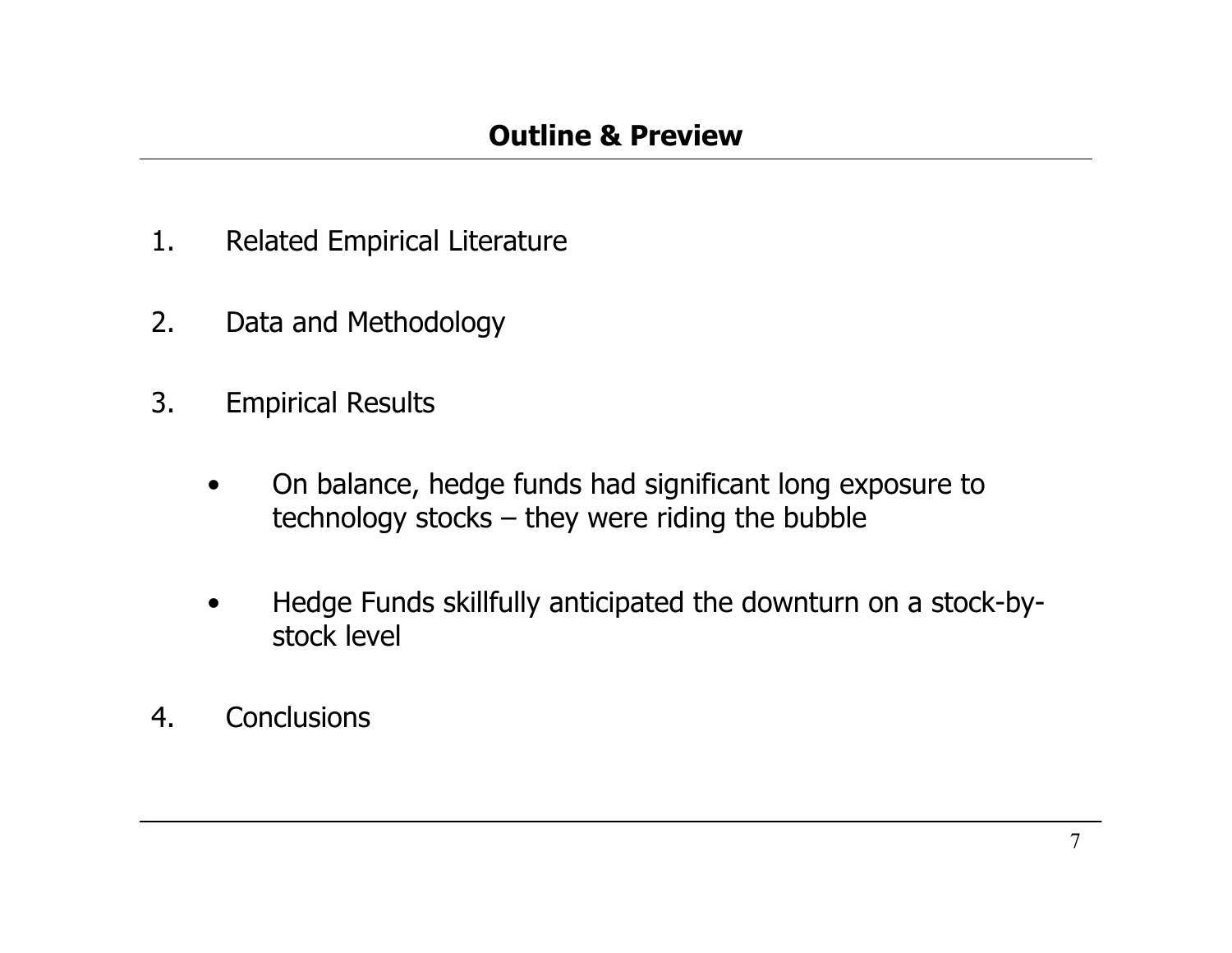- • Technology Bubble
	- –Ofek-Richardson (2003), Lamont-Thaler (2003), Cochrane (2002)
- • Limits to Arbitrage
	- Pontiff (1996), Mitchell-Pulvino-Stafford (2002), Baker-Savasoglu (2002), Wurgler-Zhuravskaya (2002)
- • Hedge Funds
	- – Skills and risks: Fung-Hsieh (1997), Ackermann et al. (1999), Agarwal-Naik (2000)
	- Role in financial crises: Brown-Goetzmann-Park (2000), Fung-Hsieh (2000)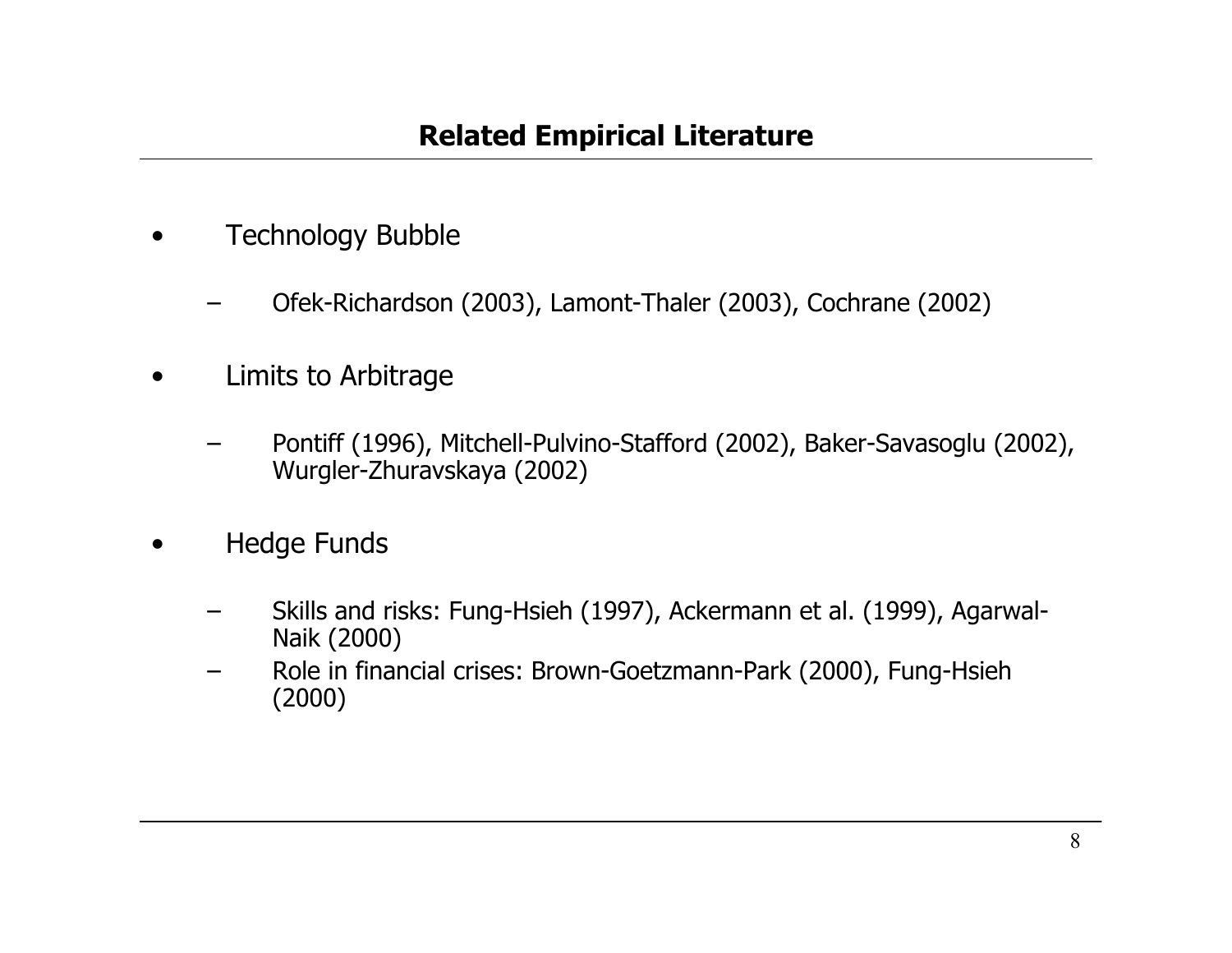- • Hedge fund stock holdings 1998 - 2000
	- Quarterly 13F SEC filings from the CDA/Spectrum Database
	- Filing of 13F is mandatory for all institutional investors
		- •With holdings in U.S. stocks of more than \$100 million
		- •Domestic and foreign
	- Holdings reported at the *manager* level, not at the *fund* level
		- • Example 1: Holdings aggregated for Soros Fund Management, without a break-up for the Quantum Fund and other Soros-funds
		- • Example 2: Holdings for Montgomery Asset Management dominated by its large mutual funds/investment advisory activities. Discarded.
	- No short positions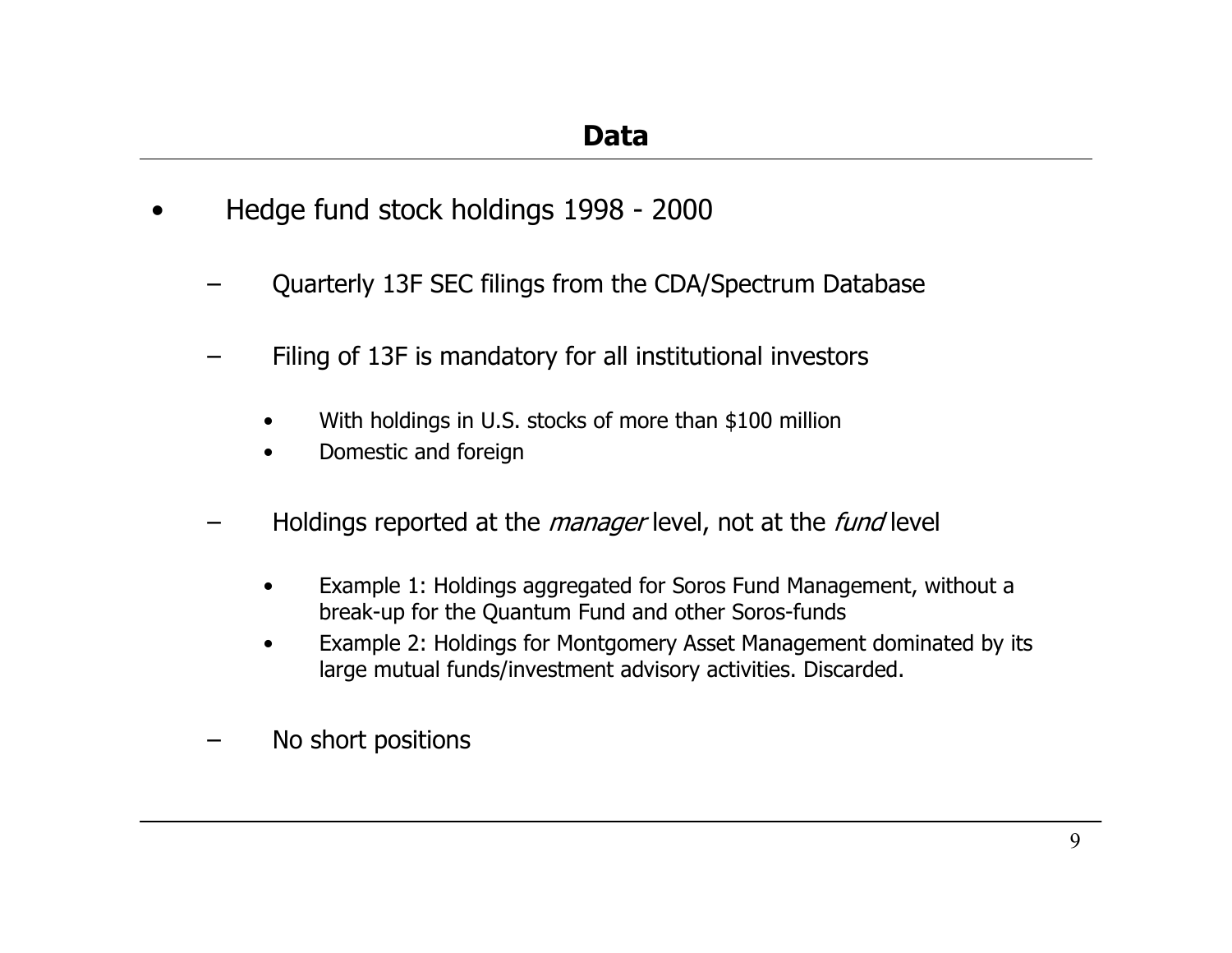- • Identification of hedge fund managers
	- –Hedge Fund Research Inc. (HFR) Money Manager Directory 1997
	- Barron's Feb. 1996
	- –List of large hedge fund managers in Cottier (1997)
- $\blacktriangleright$ Pre-sample period sources to avoid survivor bias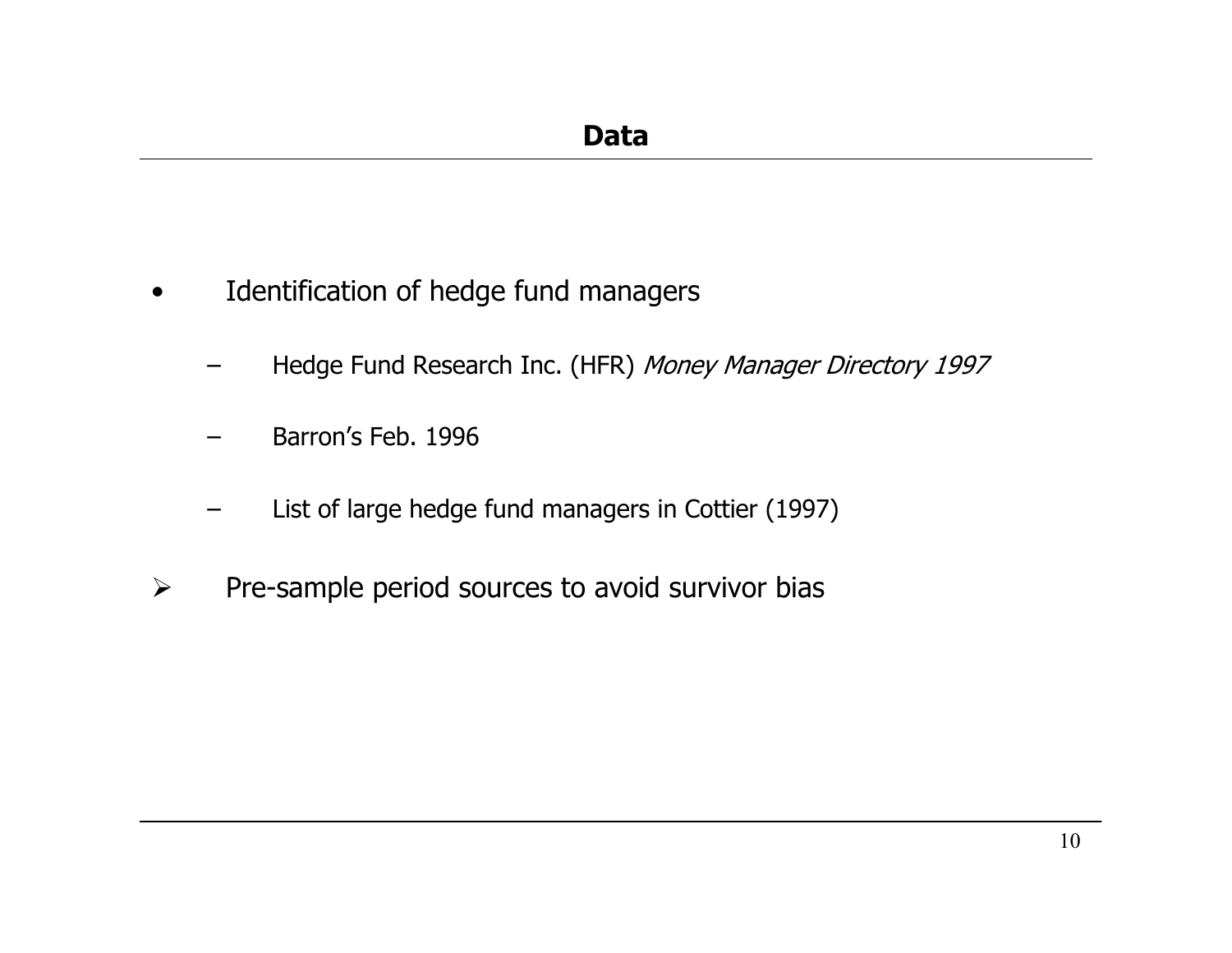- • Sample size
	- –Initial list of 71 managers with CDA/Spectrum data
	- – 18 managers are discarded because a large mutual fund/investment advisory business dominates their reported stock holdings
		- •If registered as investment adviser with the SEC
		- •and registration documents (Form ADV) indicate large non-hedge business
	- –Final sample: 53 managers
	- Includes Soros, Tiger, Tudor, D.E. Shaw, and other well-known managers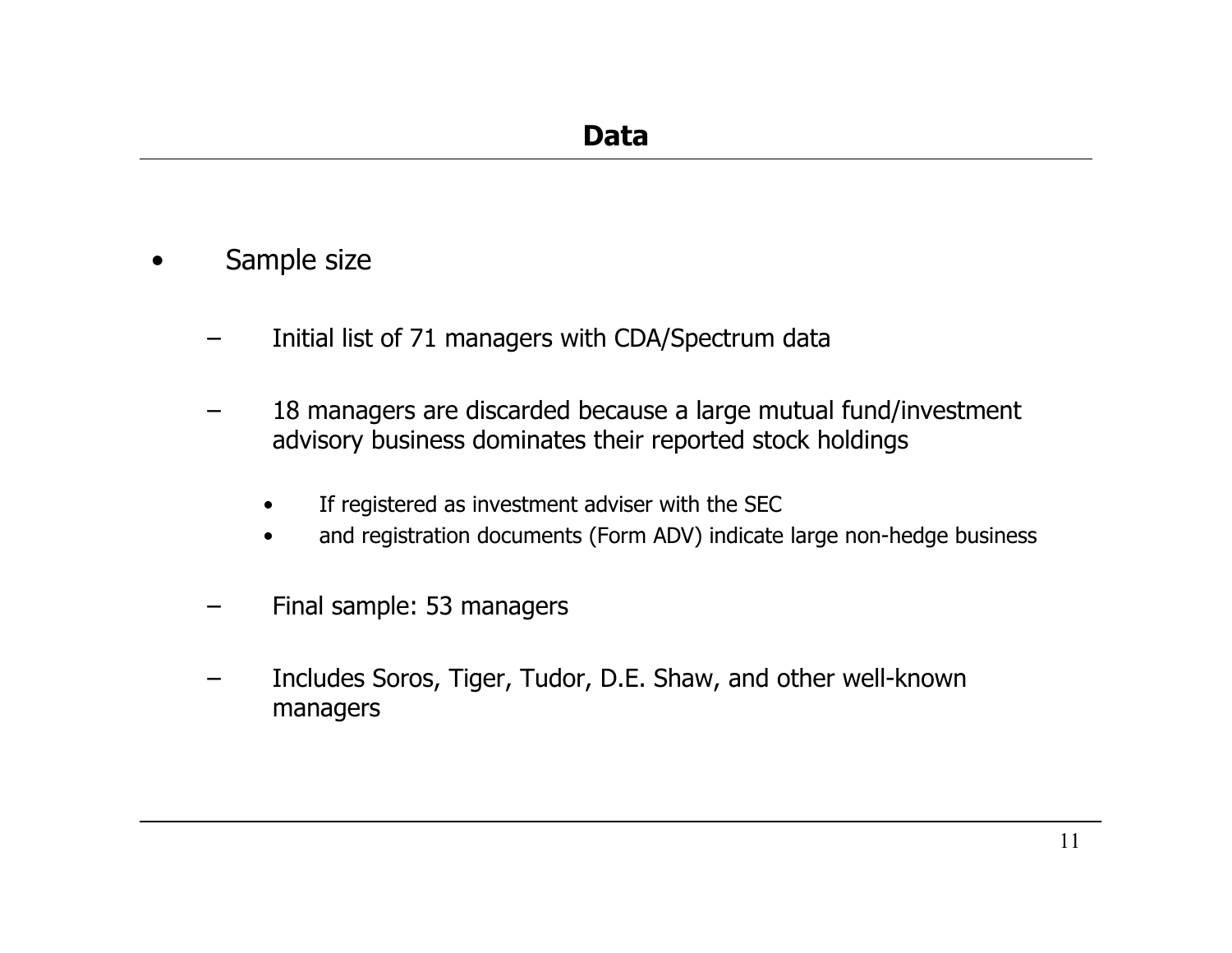- • Hedge Fund Performance Data 1998 - 2000
	- –Returns on HFR hedge fund style indexes
	- – Returns on individual hedge funds managed by the five managers with the largest stock holdings in our sample
		- •Soros, Tiger, Husic, Omega, Zweig-DiMenna
- • Stock Returns and Accounting Data
	- CRSP/COMPUSTAT Merged Database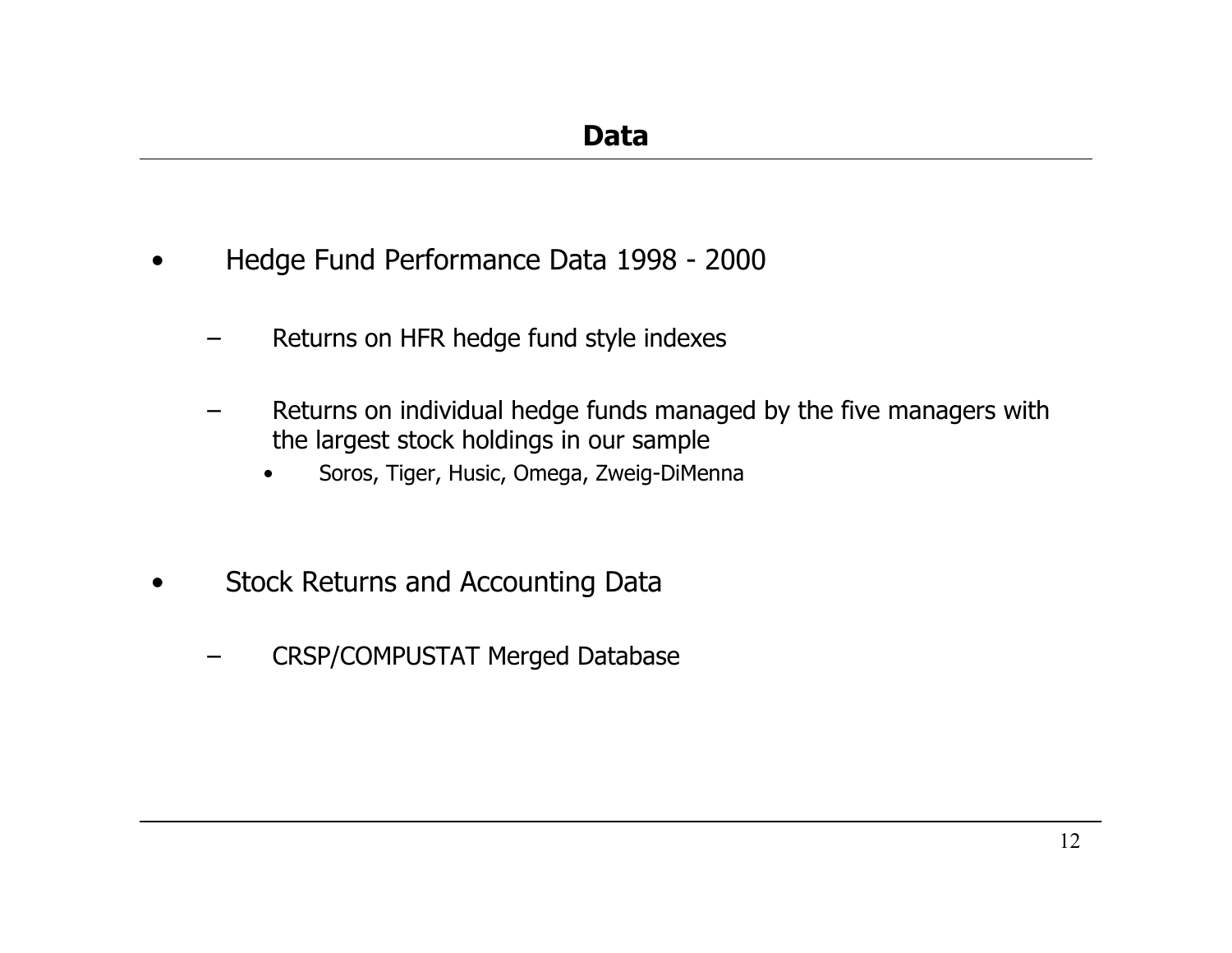### **Table I Summary Statistics**

|      |                |                    | Stock Holdings per Mgr.  |     |            | No. of Stocks per Mgr. |    |    | Portfolio Turnover   |        |        | Aggregate    |
|------|----------------|--------------------|--------------------------|-----|------------|------------------------|----|----|----------------------|--------|--------|--------------|
|      |                | Number             | Mean Median s.i.q.r.     |     |            | Mean Median s.i.q.r.   |    |    | Mean Median s.i.q.r. |        |        | Stock Hldgs. |
|      |                | Year Qtr. of Mgrs. | $($$ mill $)($$ mill $)$ |     | $($$ mill) |                        |    |    | (ann.)               | (ann.) | (ann.) | $($$ mill)   |
| 1998 | $\mathbf{1}$   | 35                 | 1280                     | 295 | 755        | 150                    | 56 | 77 |                      |        |        | 44,794       |
|      | $\overline{2}$ | 42                 | 1053                     | 231 | 445        | 113                    | 50 | 49 | 1.02                 | 0.94   | 0.34   | 44,234       |
|      | $\overline{3}$ | 42                 | 728                      | 145 | 364        | 71                     | 44 | 30 | 0.83                 | 0.57   | 0.40   | 30,594       |
|      | $\overline{4}$ | 41                 | 925                      | 178 | 417        | 66                     | 39 | 36 | 1.16                 | 1.05   | 0.58   | 37,912       |
| 1999 | $\mathbf{1}$   | 39                 | 1070                     | 216 | 538        | 74                     | 47 | 39 | 0.98                 | 0.84   | 0.55   | 41,742       |
|      | $\overline{2}$ | 42                 | 995                      | 211 | 382        | 75                     | 48 | 38 | 1.12                 | 1.12   | 0.50   | 41,807       |
|      | $\overline{3}$ | 43                 | 927                      | 244 | 426        | 69                     | 37 | 42 | 1.28                 | 1.32   | 0.46   | 39,879       |
|      | $\overline{4}$ | 44                 | 1136                     | 270 | 615        | 83                     | 46 | 41 | 1.02                 | 0.95   | 0.51   | 49,981       |
| 2000 | $\mathbf{1}$   | 43                 | 1138                     | 316 | 792        | 85                     | 39 | 49 | 1.33                 | 1.12   | 0.71   | 48,933       |
|      | $\overline{2}$ | 44                 | 772                      | 246 | 383        | 67                     | 37 | 41 | 1.19                 | 0.99   | 0.75   | 33,988       |
|      | 3              | 45                 | 861                      | 269 | 413        | 80                     | 37 | 34 | 1.21                 | 1.22   | 0.63   | 38,747       |
|      | $\overline{4}$ | 48                 | 812                      | 190 | 427        | 100                    | 45 | 37 | 1.06                 | 0.77   | 0.70   | 38,989       |
|      |                |                    |                          |     |            |                        |    |    |                      |        |        |              |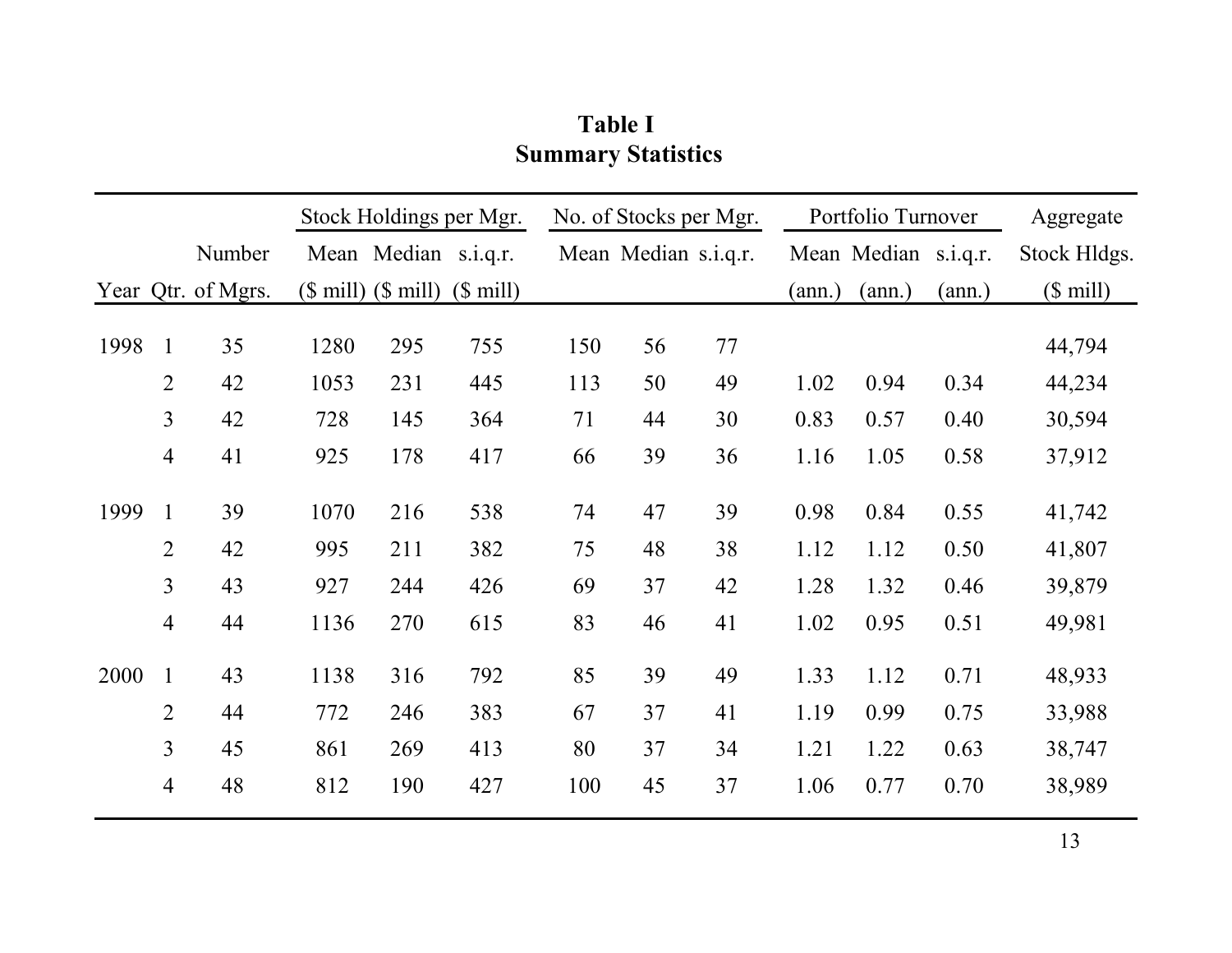- •We look at NASDAQ stocks with high lagged Price/S ales (P/S) ratios
	- Advantage over Price/Book, Price/Earnings:

P/B and P/E can be negative for both distressed 'Old Economy' and highflying 'New Economy' stocks.

Sales are always positive – even for internet stocks!

- •Focus on NASDAQ stocks above the 80<sup>th</sup> P/S percentile
- •Largely identic al with "technology segment": Contains virtually all dot-coms, Cisco, Sun, EMC etc.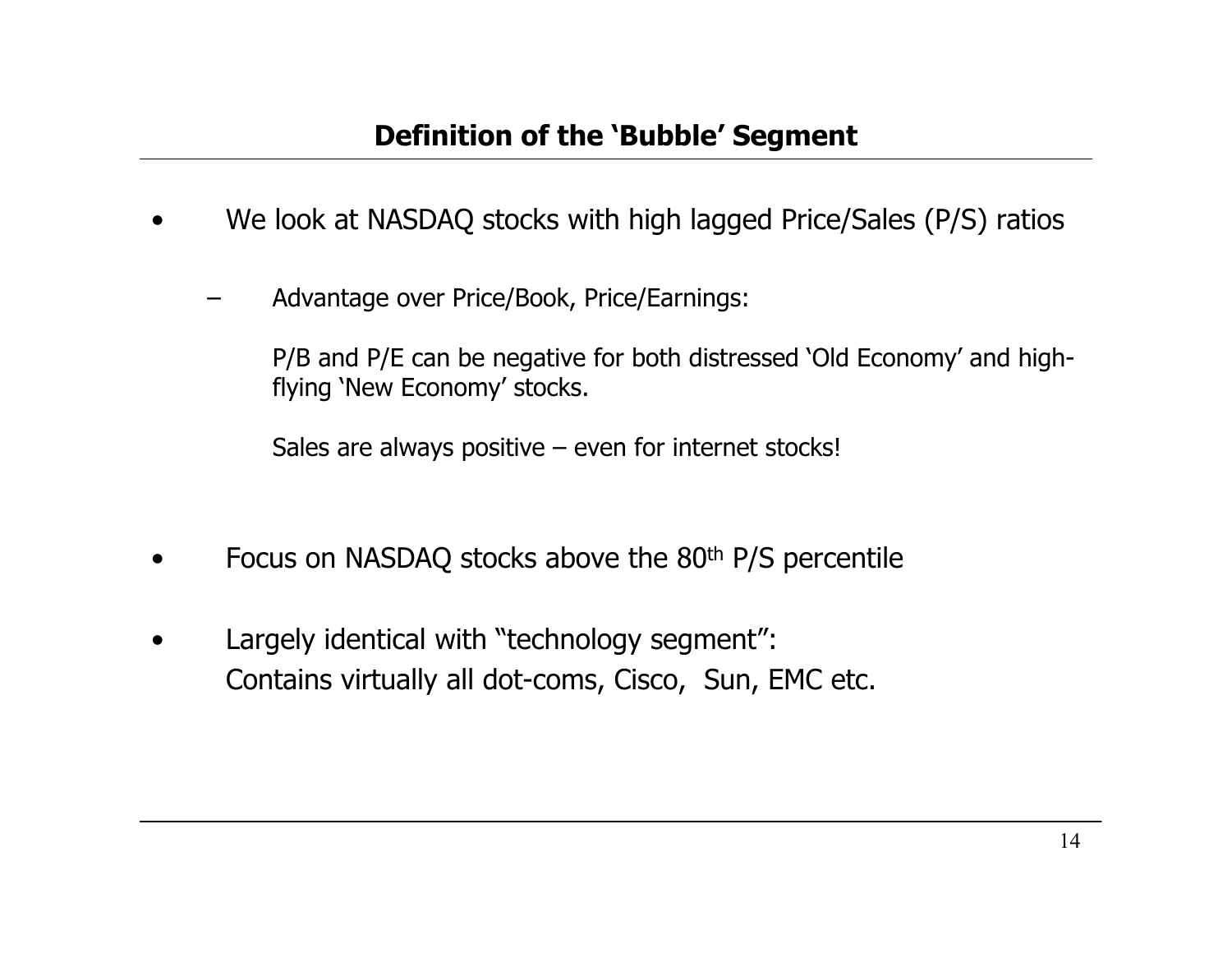### **Total return index**



### **Figure 1: Returns for NASDAQ price/sales quintile portfolios 1998-2000.**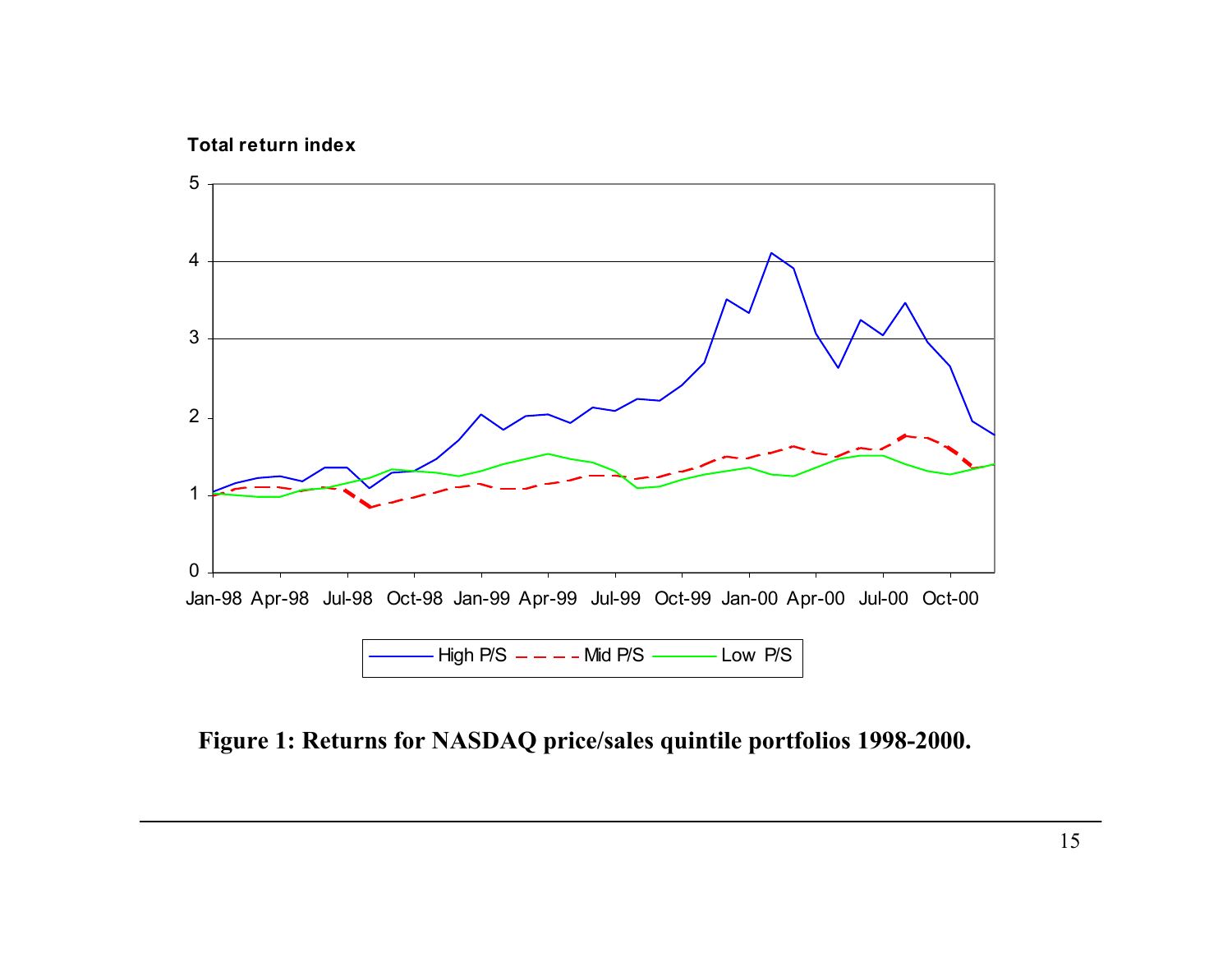- 1.Related Empirical Literature
- 2.Data and Methodology
- 3. Empirical Results
	- • **Did hedge funds ride the bubble?**
		- •**Stock holdings**
		- •**Factor exposure**
		- •**Positions of individual managers**
	- • Did they successfully time their exposure to technology stocks?
		- •Performance of individual stock holdings
- 4.**Conclusions**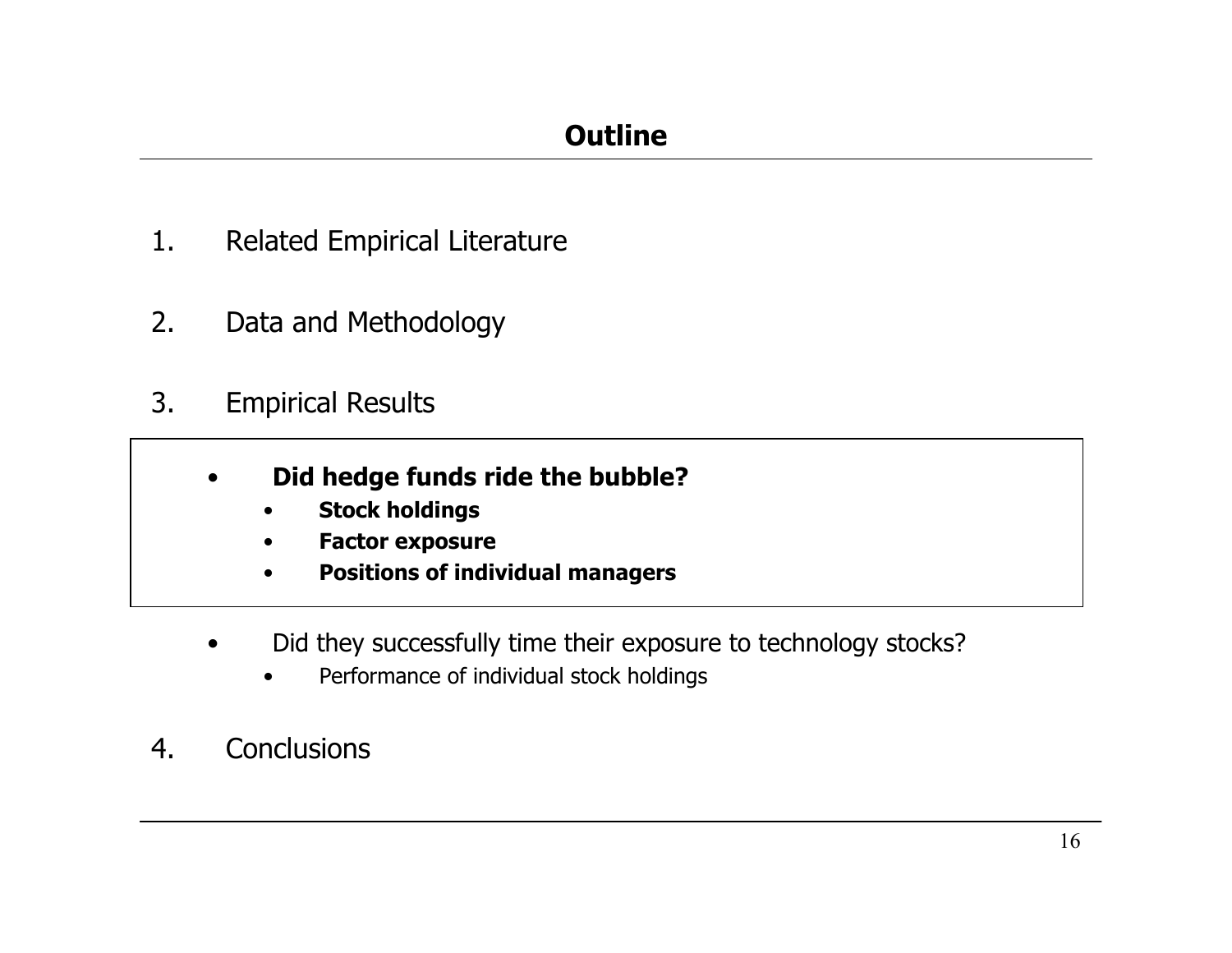

**Figure 2: Weight of NASDAQ technology stocks (high P/S) in aggregate hedge fund portfolio versus weight in market portfolio**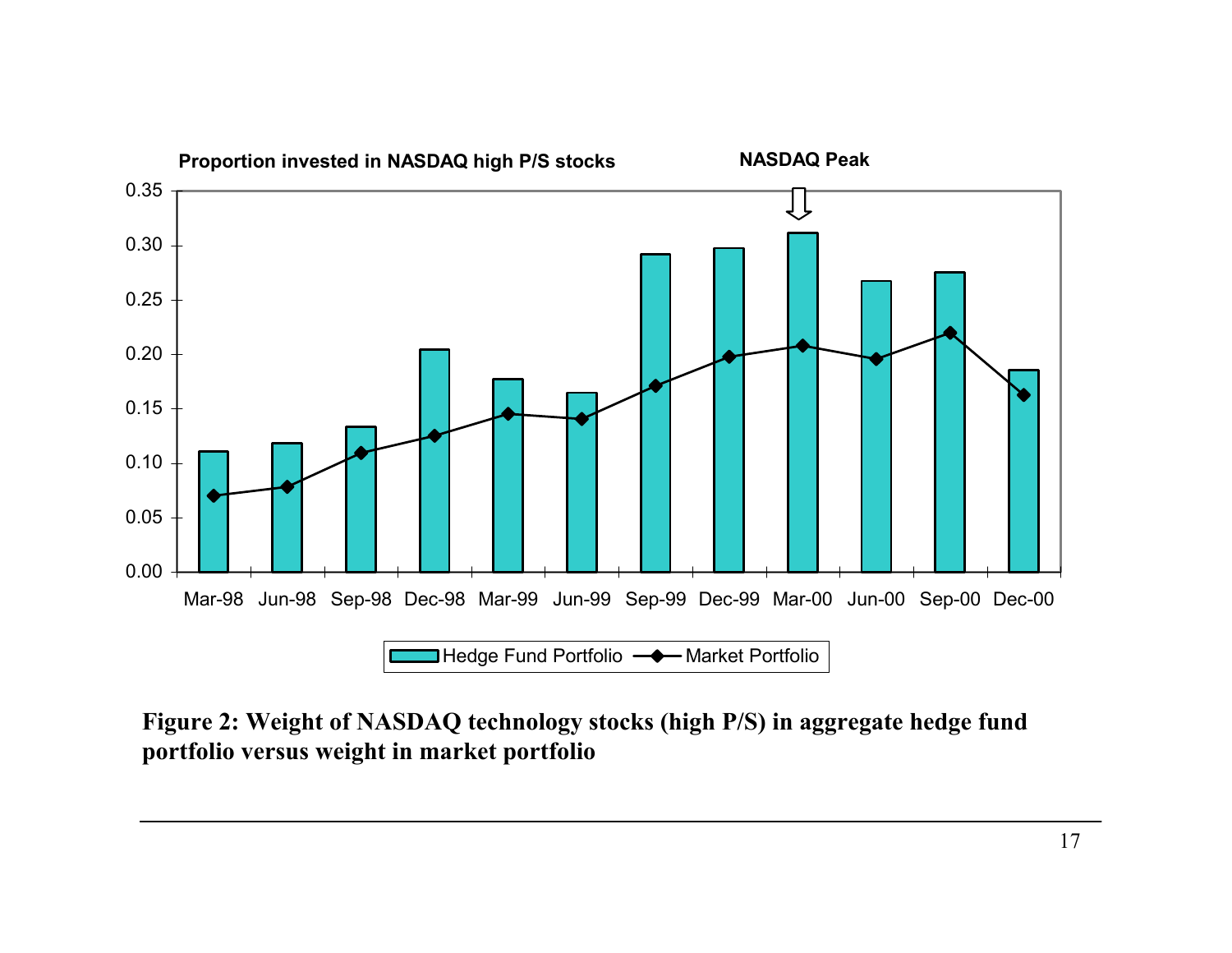- •Simple model of hedge fund returns: linear combination of asset class returns
	- – $R_{Mt}$ : Market Return
	- $R_{Tt}$   $R_{Mt}$  : Return on a hypothetical "technology hedge fund" Long tech stocks, short the market
	- $e_t$ : idiosyncratic return

$$
R_t = bR_{Mt} + g(R_{Tt} - R_{Mt}) + e_t
$$

•Estimation of b and g by OLS

$$
R_t = \alpha + \beta R_{Mt} + \gamma (R_{Tt} - R_{Mt}) + \epsilon_t
$$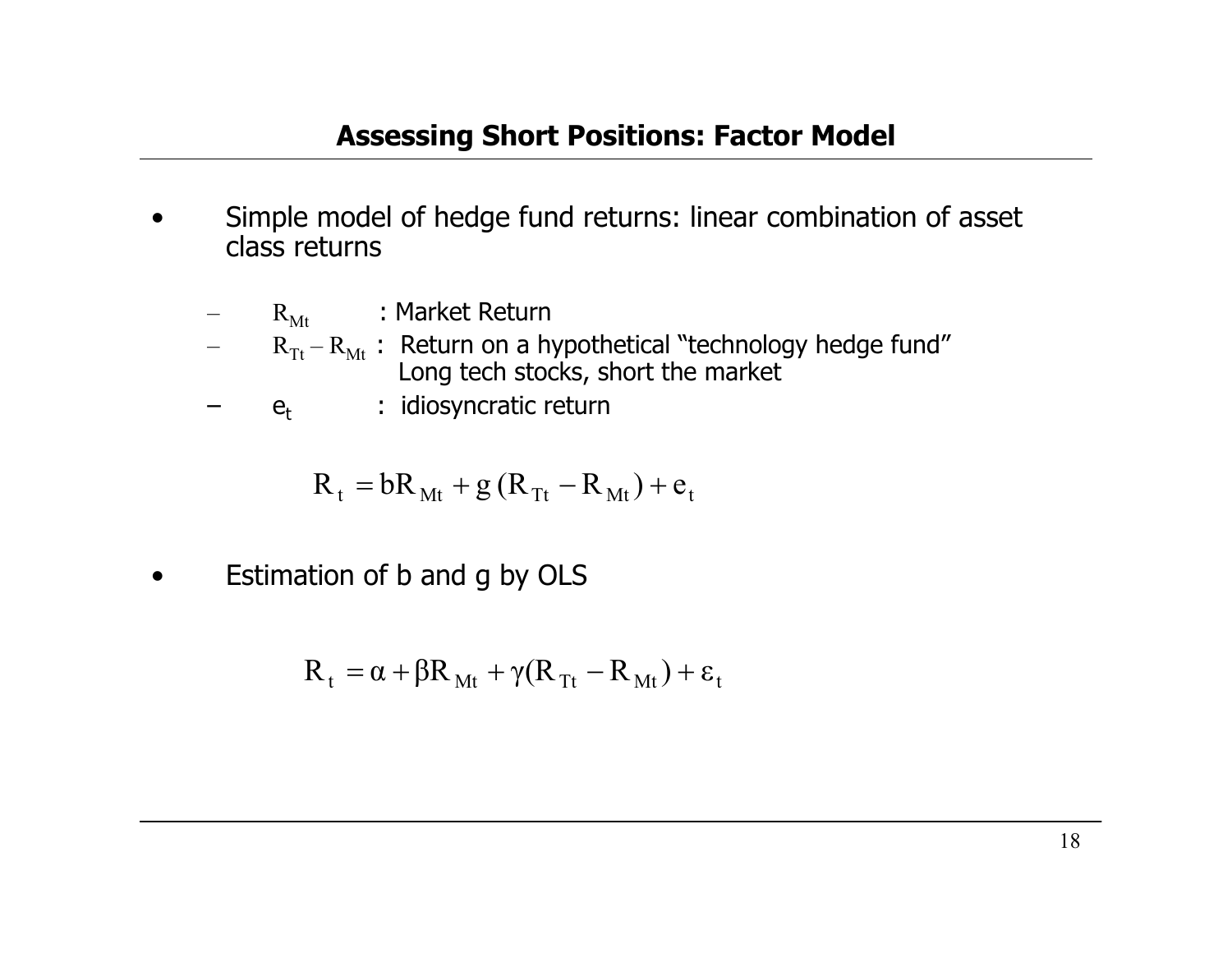(a) In Figure 2 before:

long stock holdings long Tech holdings  $\mathrm{W}_\mathrm{0}$ =

(b) Taking account of short positions

$$
w_2 = \frac{\text{net Tech holdings}}{\text{net stock holdings}} = \frac{\beta m_T + \gamma (1 - m_T)}{|\beta|}
$$

 $\rm (m_{T}$  = 0.15, average weight of tech stocks in the market portfolio, Fig. 2)

More comparable to Fig. 2 (set  $\beta$  = 1):

$$
w_1 = \frac{net \text{ tech holdings}}{\text{long stock holdings}} = m_T + \gamma(1 - m_T)
$$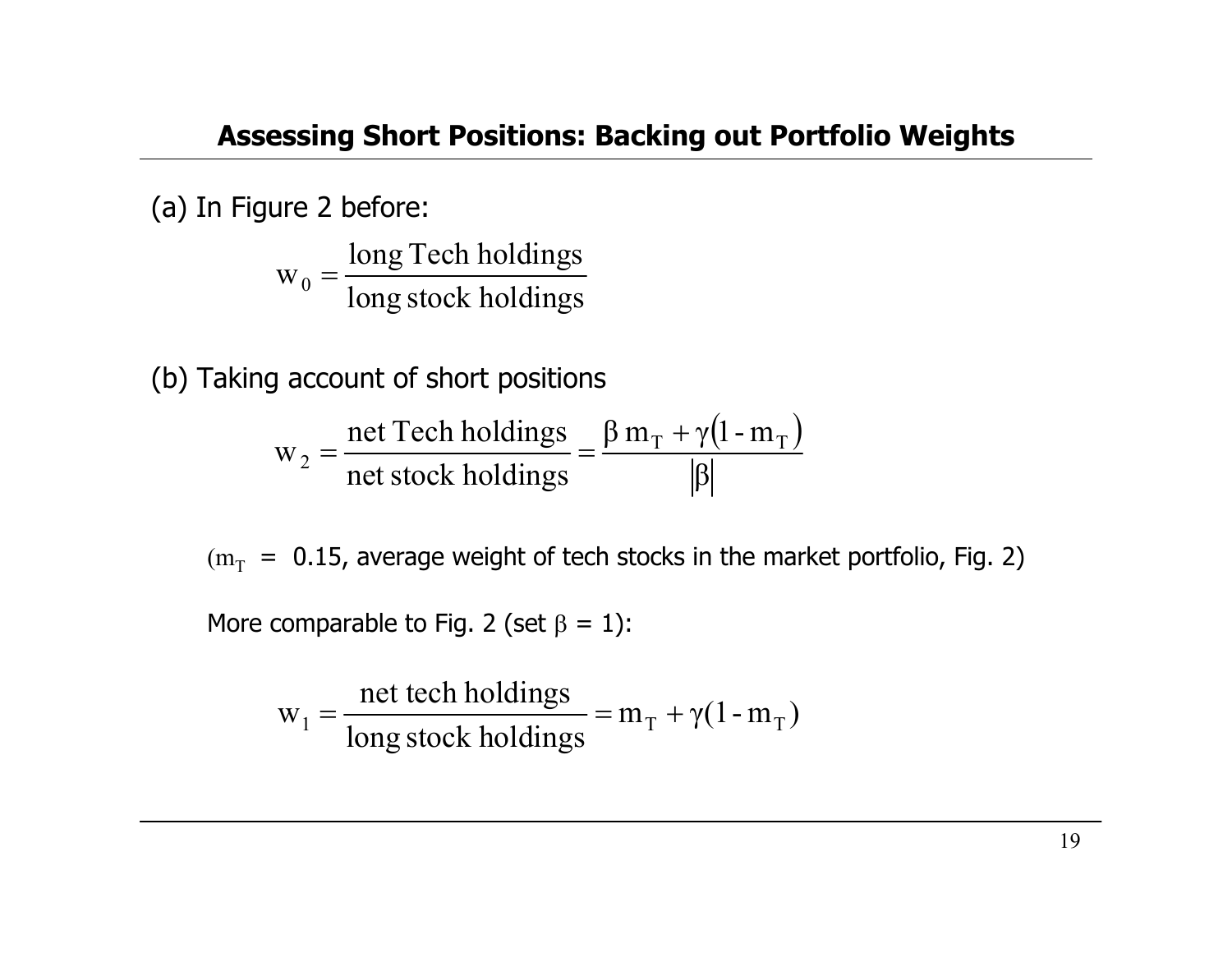- •Monthly returns (net-of-fees) on hedge fund indexes
	- –Returns on funds of five largest largest managers in our holdings sample (equal-weighted index)
	- –H F R hedge f und performance i ndex es for style groups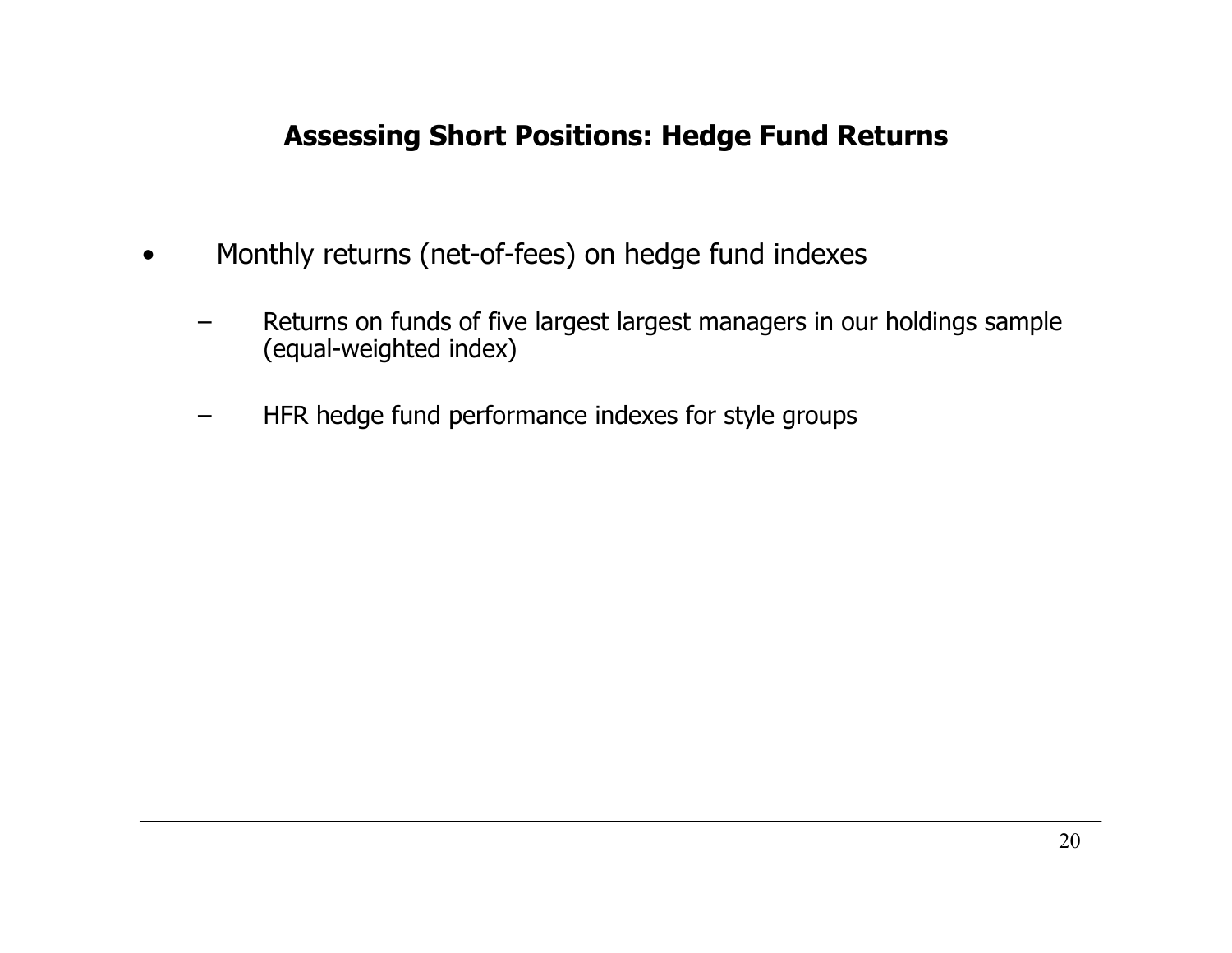|                                                                          |           | <b>Factor Loadings</b> |            |                     | Implied weight of Tech stocks   |  |  |  |  |
|--------------------------------------------------------------------------|-----------|------------------------|------------|---------------------|---------------------------------|--|--|--|--|
|                                                                          | $\beta$   | γ                      |            | w1                  | w2                              |  |  |  |  |
| Index                                                                    | (Market)  | (TECH)                 | adj. $R^2$ | (rel. to agg. long) | (rel. to agg. net)              |  |  |  |  |
| Panel A: Equal-weighted index of largest funds in our sample (1998-2000) |           |                        |            |                     |                                 |  |  |  |  |
| Large                                                                    | 0.42      | 0.17                   | 0.56       | 0.29                | 0.49                            |  |  |  |  |
|                                                                          | (3.51)    | (2.51)                 |            | [0.06]              | $[ \ ]$                         |  |  |  |  |
| Panel B: HFR hedge fund style indexes (1998-2000)                        |           |                        |            |                     |                                 |  |  |  |  |
| Equity-Hedge                                                             | 0.45      | 0.15                   | 0.80       | 0.28                | 0.44                            |  |  |  |  |
|                                                                          | (6.36)    | (3.92)                 |            | [0.03]              | $[ \ ]$                         |  |  |  |  |
| <b>Equity Non-Hedge</b>                                                  | 0.74      | 0.16                   | 0.86       | 0.29                | 0.34                            |  |  |  |  |
|                                                                          | (9.07)    | (3.57)                 |            | $[0.04]$            | $[\ ]$                          |  |  |  |  |
| <b>Equity Market-Neutral</b>                                             | 0.07      | 0.01                   | 0.10       | 0.16                | 0.32                            |  |  |  |  |
|                                                                          | (1.54)    | (0.53)                 |            | $[0.02]$            | $[\ ]$                          |  |  |  |  |
| Market Timing                                                            | 0.25      | 0.07                   | 0.48       | 0.21                | 0.38                            |  |  |  |  |
|                                                                          | (3.45)    | (1.67)                 |            | [0.03]              | $\begin{bmatrix} \end{bmatrix}$ |  |  |  |  |
| <b>Short-Selling Specialists</b>                                         | $-1.00$   | $-0.43$                | 0.80       | $\ast$              | $-0.52$                         |  |  |  |  |
|                                                                          | $(-5.93)$ | $(-4.57)$              |            |                     | $\begin{bmatrix} \end{bmatrix}$ |  |  |  |  |
| Macro                                                                    | 0.13      | 0.09                   | 0.34       | 0.23                | 0.70                            |  |  |  |  |
|                                                                          | (1.84)    | (2.13)                 |            | [0.03]              | $\begin{bmatrix} \end{bmatrix}$ |  |  |  |  |
| <b>Sector Technology</b>                                                 | 0.71      | 0.57                   | 0.86       | 0.64                | 0.84                            |  |  |  |  |
|                                                                          | (5.29)    | (7.62)                 |            | [0.06]              | $[ \ ]$                         |  |  |  |  |

### **Table II Exposure of Hedge Funds to the Technology Segment: Two-Factor Return Regressions**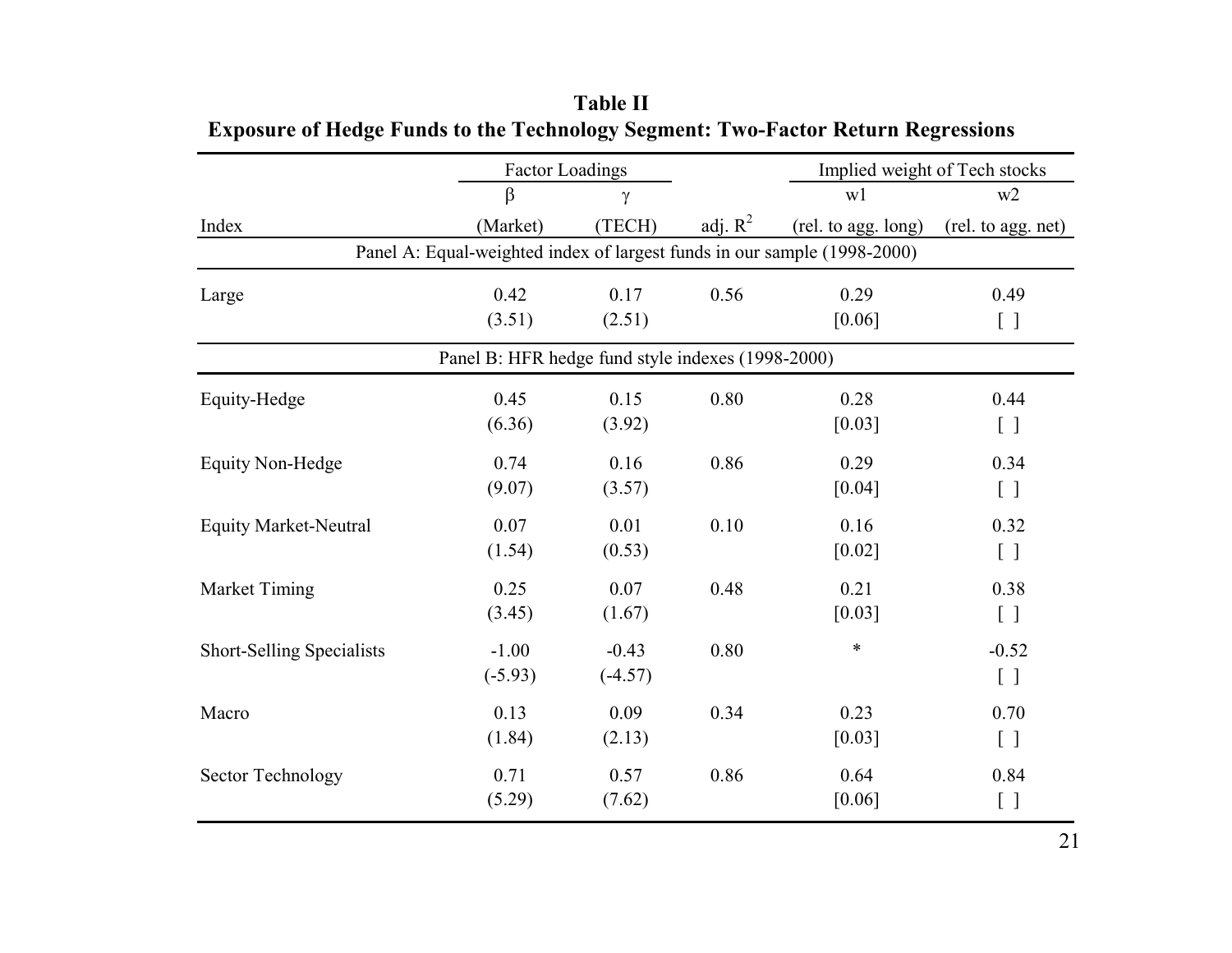Some example calculation s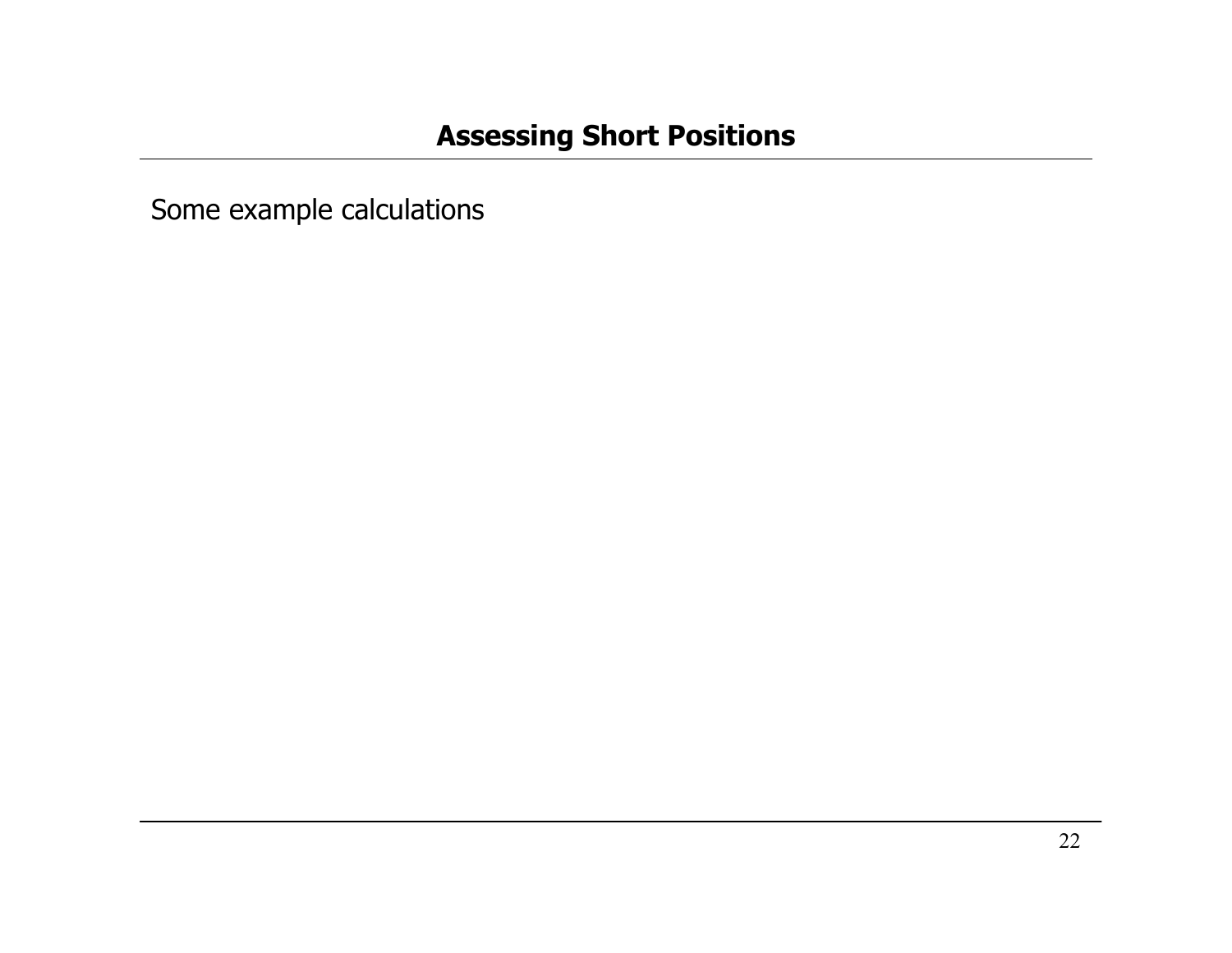Time-varying coefficents model

$$
R_{t} = \overline{\alpha} + \xi_{1t} + (\overline{\beta} + \xi_{2t})R_{Mt} + (\overline{\gamma} + \xi_{3t})(R_{Tt} - R_{Mt}) + \varepsilon_{t}
$$

State vector dynamics:

$$
\begin{pmatrix} \xi_{1t+1} \\ \xi_{2t+1} \\ \xi_{3t+1} \end{pmatrix} = \begin{pmatrix} 0 & 0 & 0 \\ 0 & \phi & 0 \\ 0 & 0 & \phi \end{pmatrix} \begin{pmatrix} \xi_{1t} \\ \xi_{2t} \\ \xi_{3t} \end{pmatrix} + \begin{pmatrix} \eta_{1t+1} \\ \eta_{2t+1} \\ \eta_{3t+1} \end{pmatrix}
$$

Estimation:

- 1.. Kalman filtering, maximum-likelihood:  $\hat{\xi}_{t|t-1}$ −r∣t−
- 2.. Smoothing:  $\hat{\boldsymbol{\xi}}_{\mathsf{t}|\mathrm{T}}$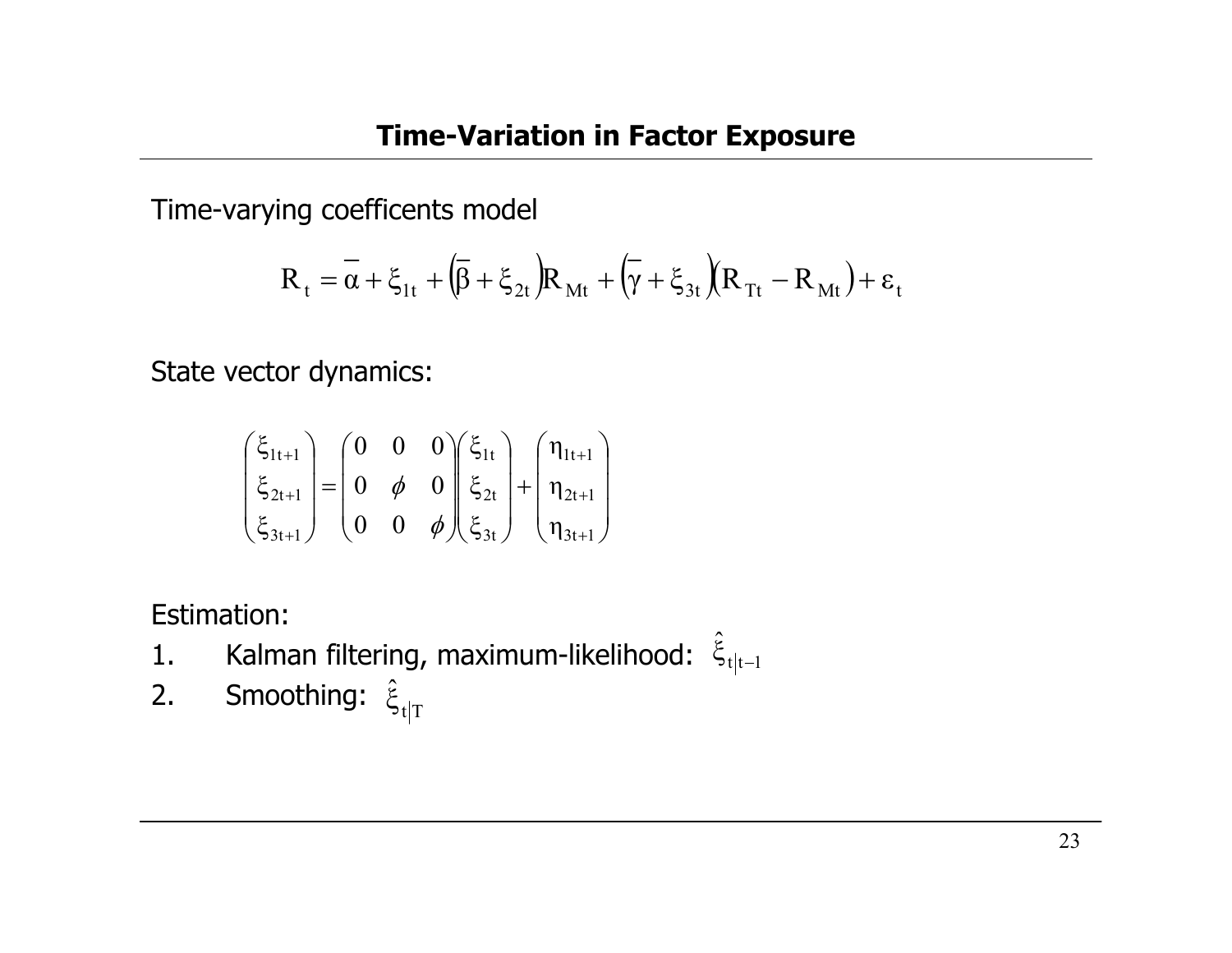Simplified set of test assets:

- •**13F:** Returns on aggregate hedge fund long positions from 13 filings
- •**Large**: Index of large manager funds, as before.
- •• **HFR:** Equal-weighted index of all HFR style indexes, except short sellers
- •**HFR Short**: HFR short sellers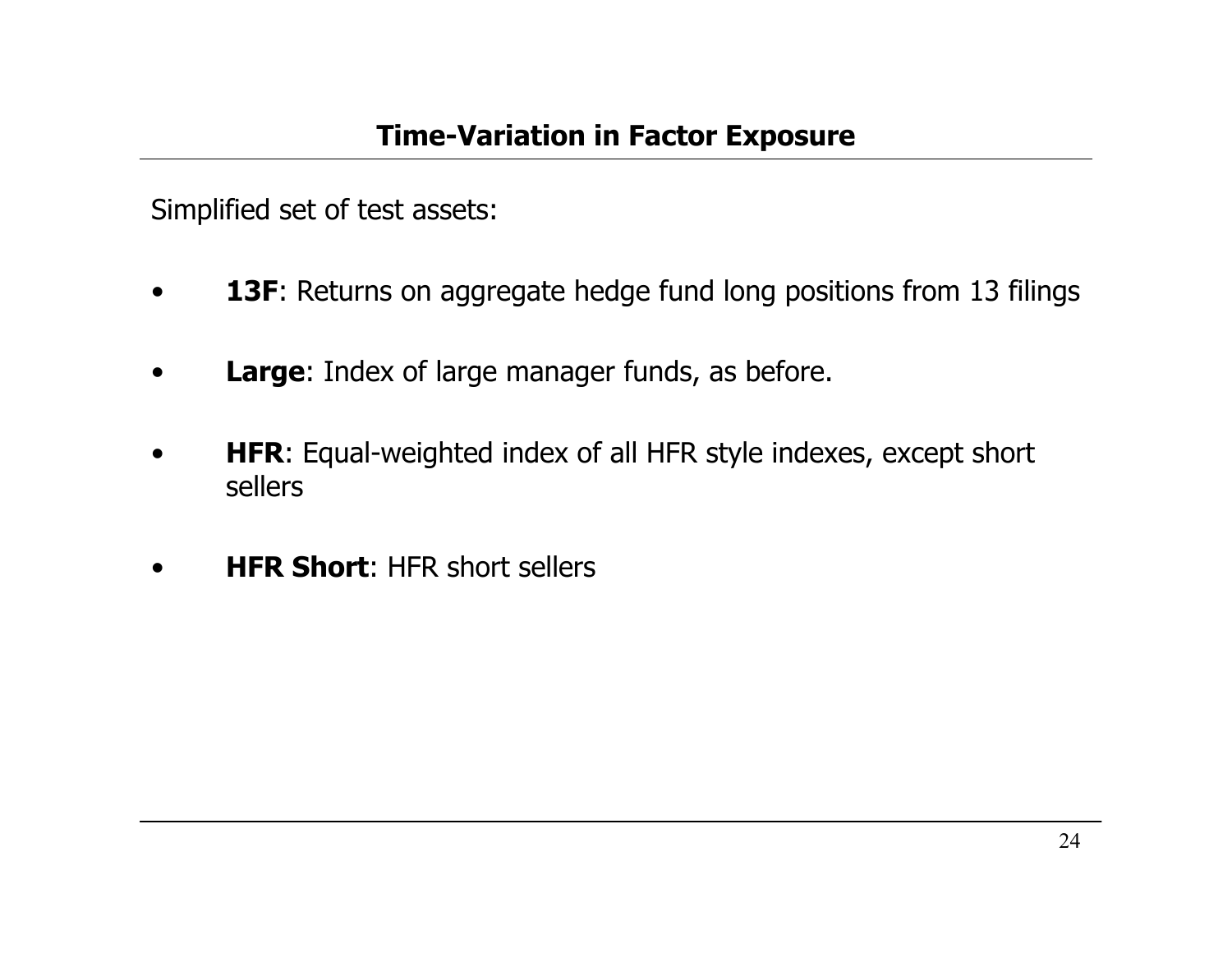

**Figure 3. Exposure of hedge funds to the technology segment: Smoothed Kalman Filter estimates**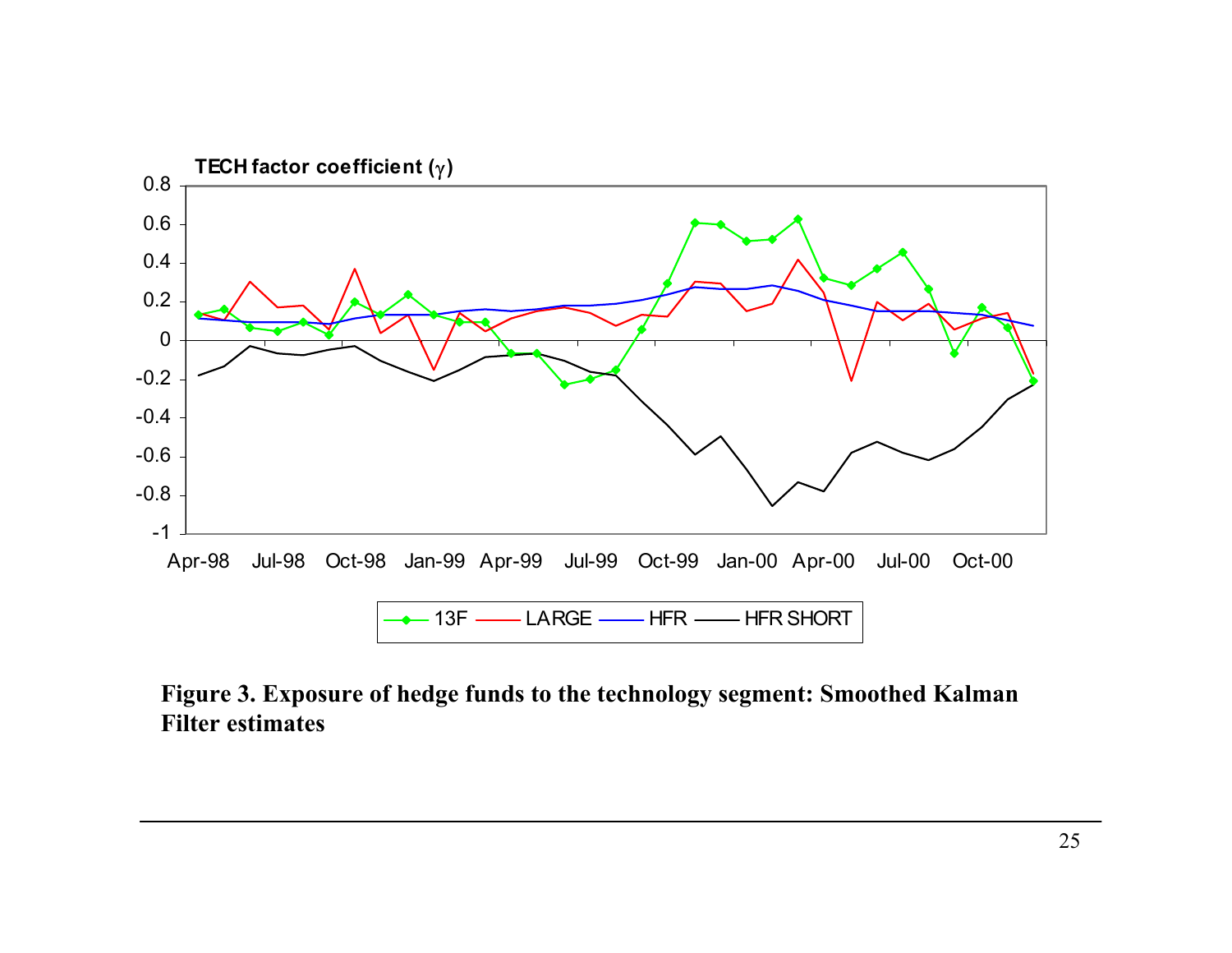- •How did individual hedge fund managers trade?
	- –Five managers with largest stock holdings

- •Are differences in positions associated with differences in flows?
	- Back-out flows from data on returns and assets under management
	- Problem: Incomplete data on assets under management
	- $\blacktriangleright$  Two imp ortant examples: Quantum Fund (Soros) and Jaguar Fund (Tiger)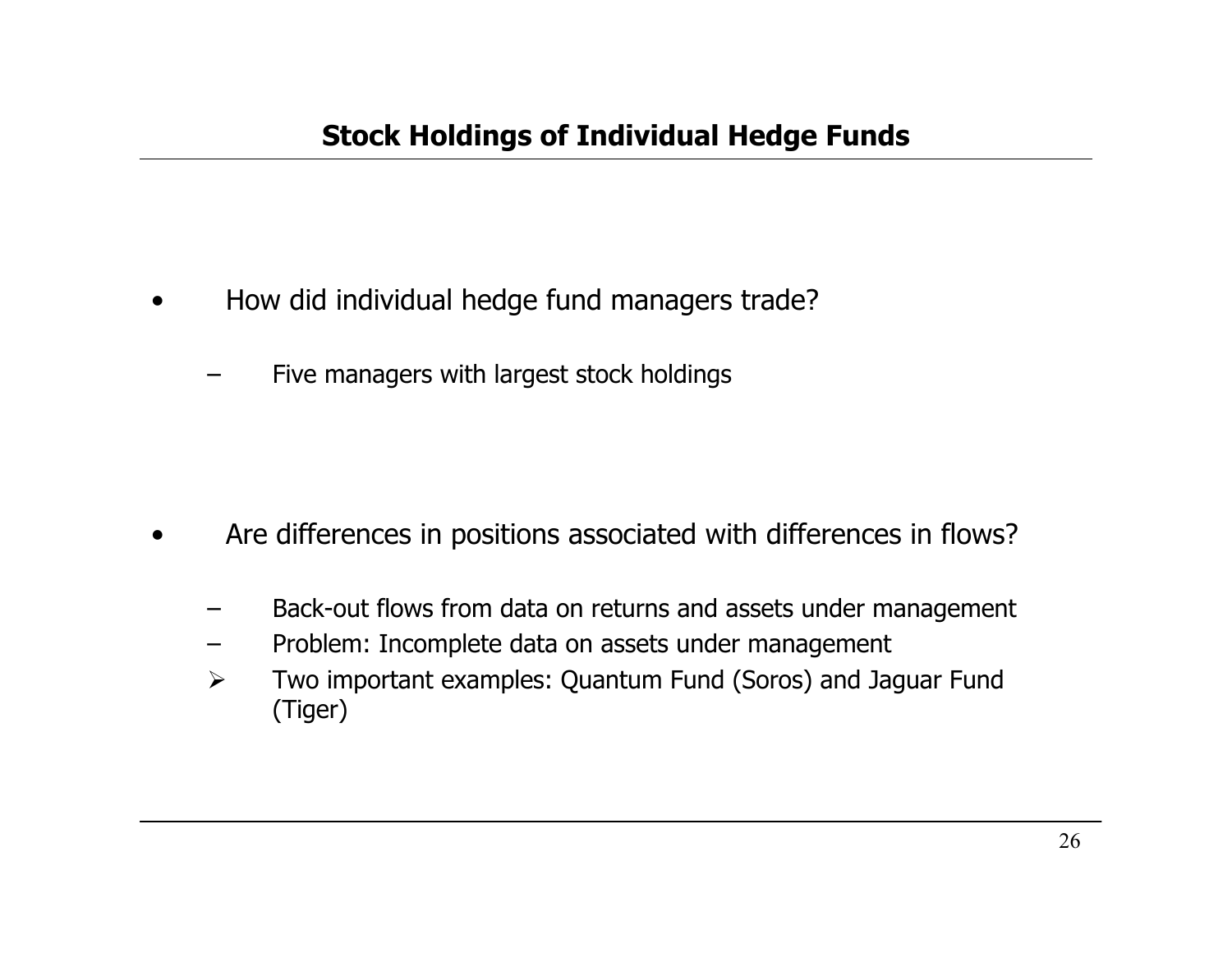

### **Fig. 4a: Weight of technology stocks in hedge fund portfolios versus weight in market portfolio**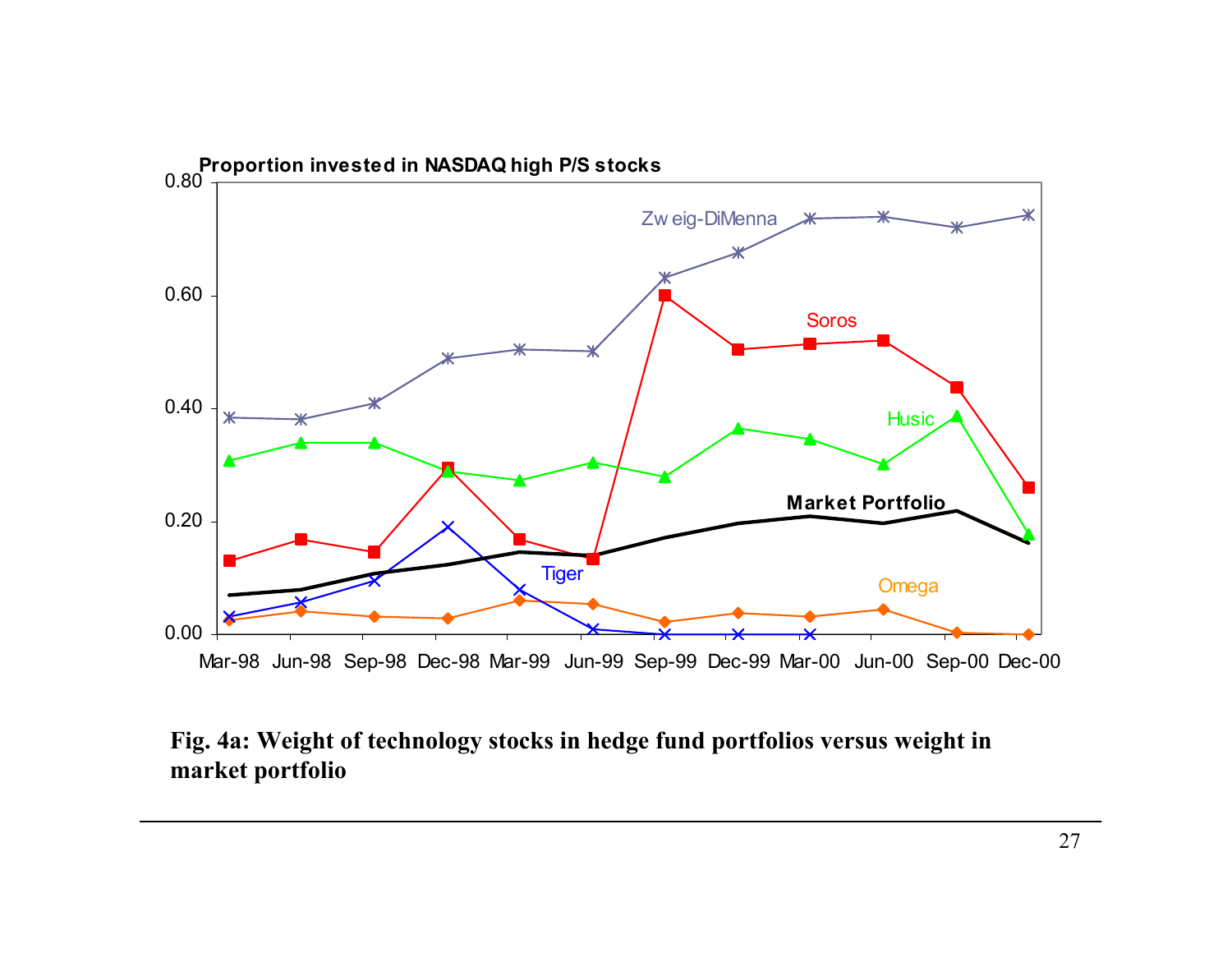

M ar-9 8 Jun-98 S ep-98 D e c-98 M ar-99 Jun-99 S ep-99 D e c-99 M ar-0 0 Jun-00 S ep-00 D e c-00

### **Fig. 4b: Funds flows, three-month moving average**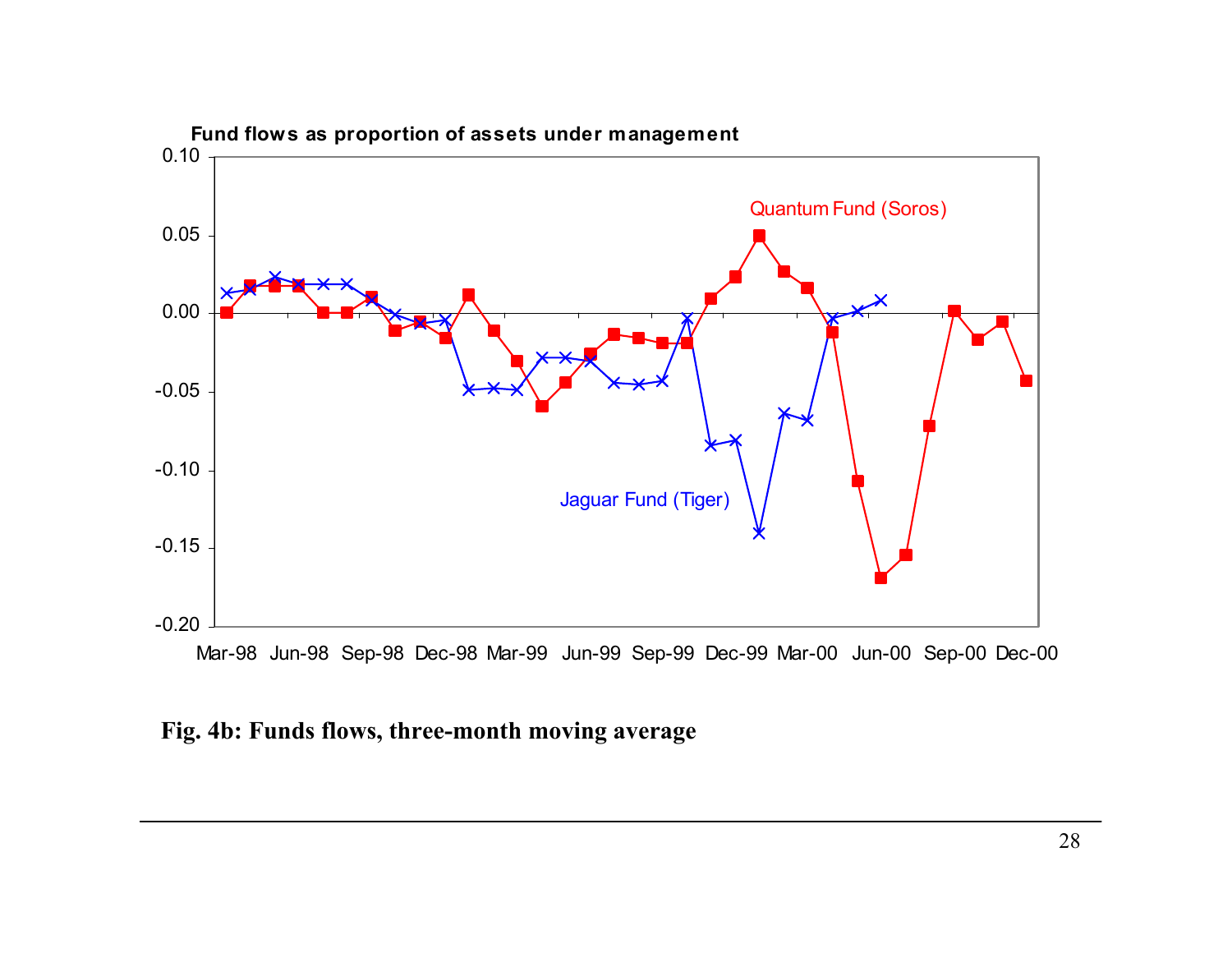- 1.Related Empirical Literature
- 2.Data and Methodology
- 3. Empirical Results
	- • Did hedge funds ride the bubble?
		- •Stock holdings
		- •Factor exposure
		- •Positions of individual managers
	- • **Did they successfully time their exposure to technology stocks?**
		- •**Performance of individual stock holdings**
- 4.**Conclusions**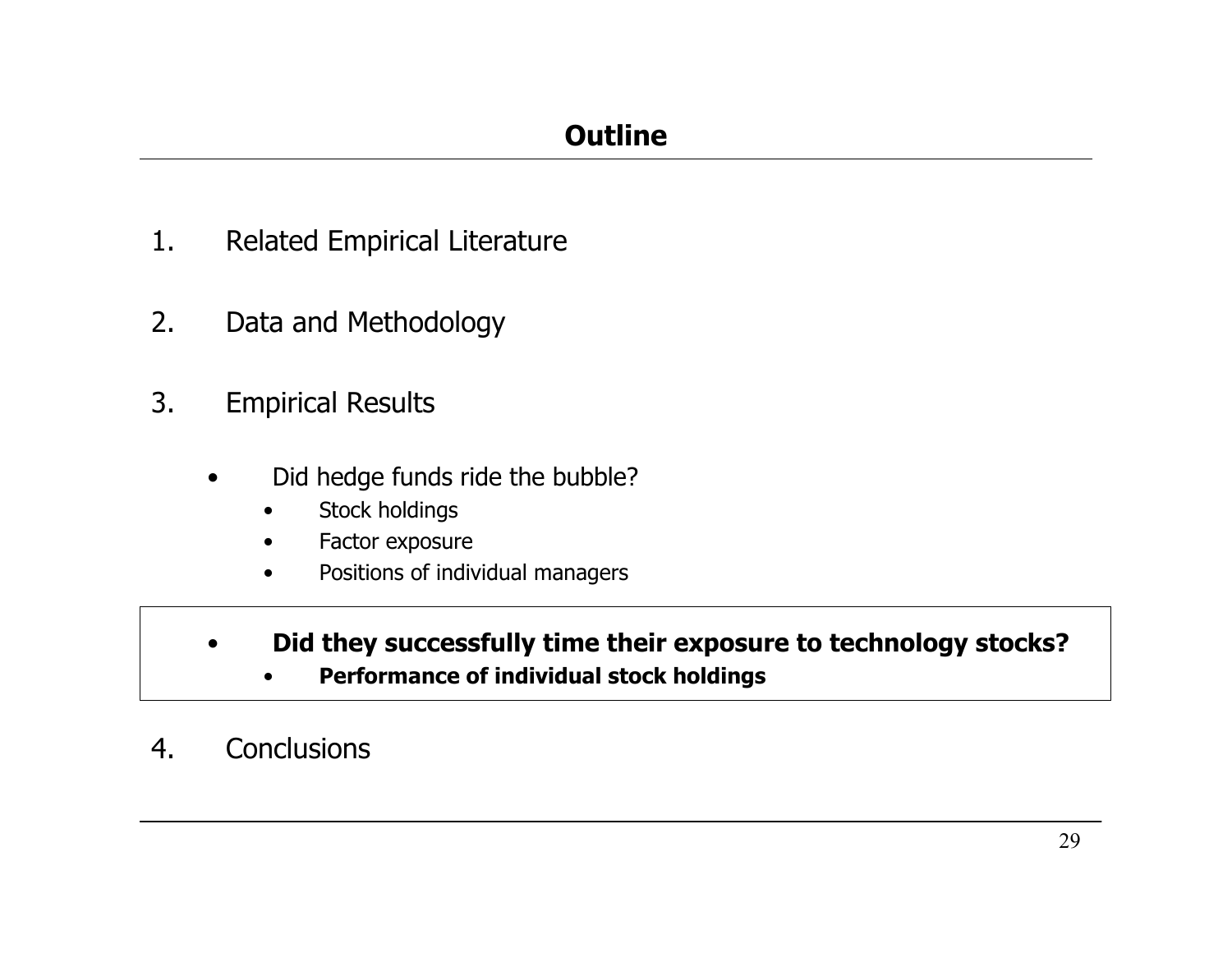Two possible explanations for hedge funds' ride of the bubble:

•Unawareness of the bubble?

- • Deliberate market timing?
	- –Rational response to predictable sentiment
	- Opportunities to reap gains at the expense of unsophisticated investors
- $\blacktriangleright$  In the latter case, hedge funds should have outperformed in the bubble segment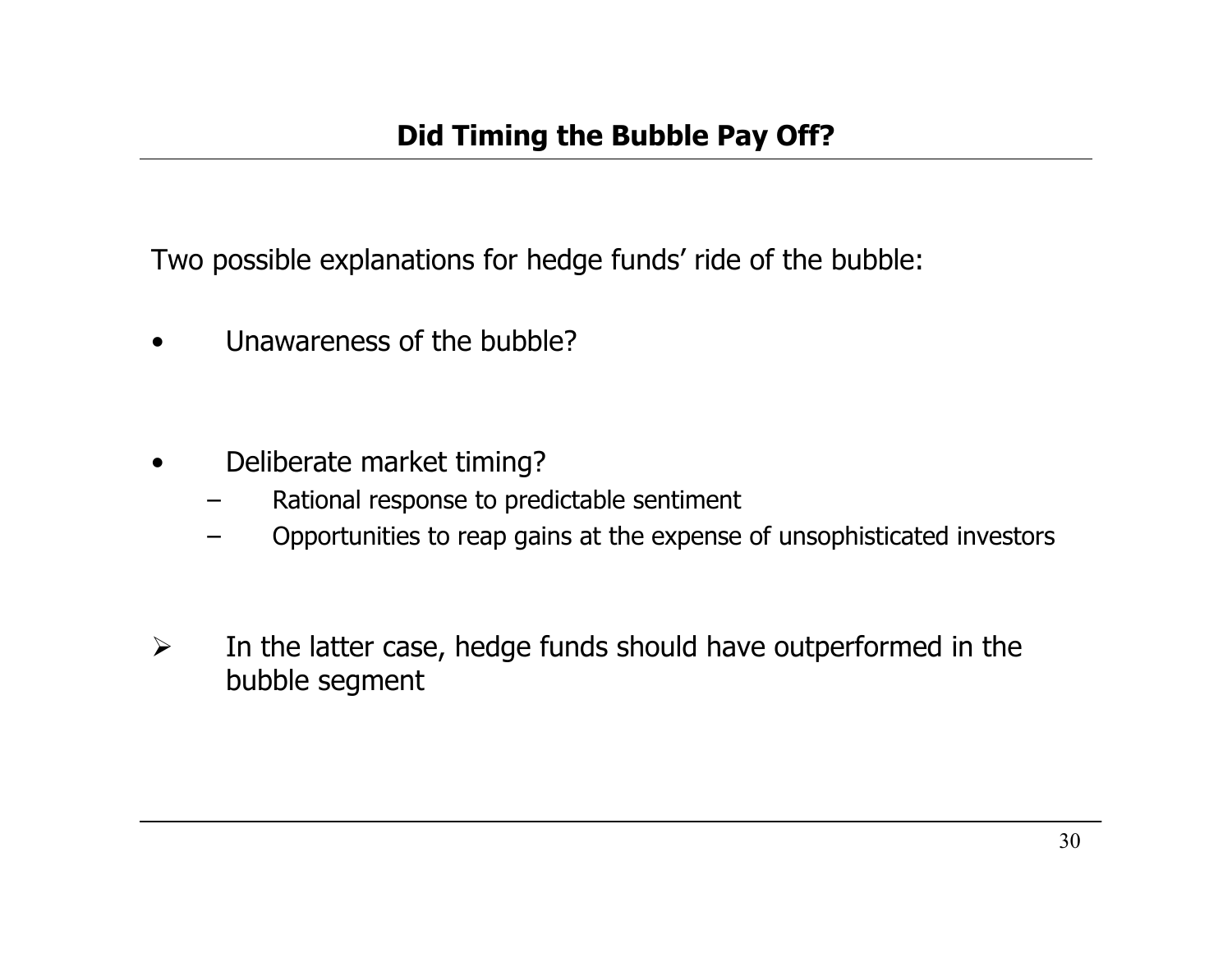| <b>Table III</b>                                                   |
|--------------------------------------------------------------------|
| Distribution of Price Peaks of NASDAQ Technology (High P/S) stocks |

| Year | Quarter        | Number of Peaks |
|------|----------------|-----------------|
| 1999 | 1              | 58              |
|      | 2              | 86              |
|      | 3              | 38              |
|      | 4              | 207             |
| 2000 |                | 285             |
|      | $\overline{2}$ | 98              |
|      | 3              | 198             |
|      |                | 49              |
|      |                |                 |

- $\blacktriangleright$ Not all stocks crashed at the same time
- •Did Hedge Funds anticipate price peaks?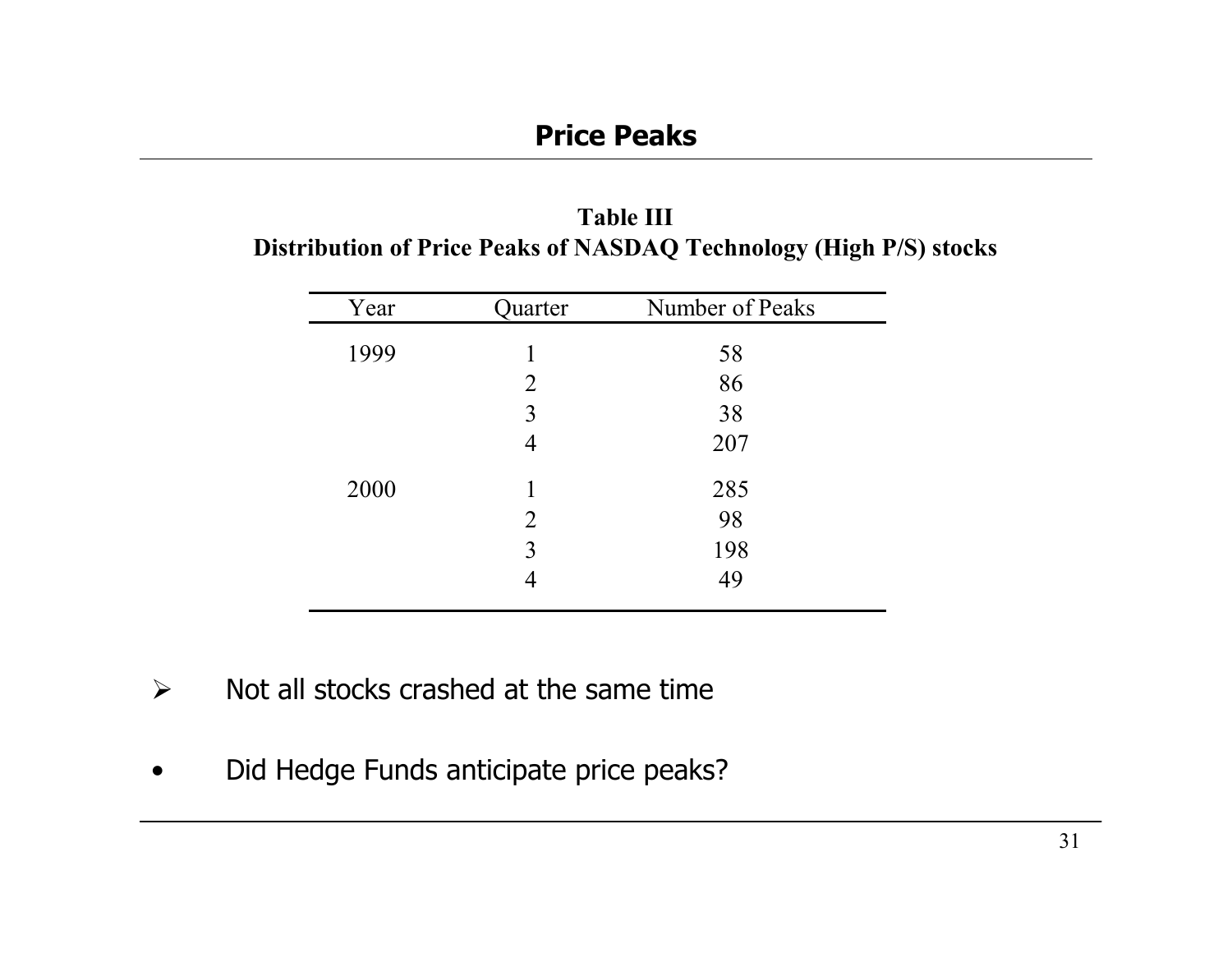

**Figure 5. Average share of outstanding equity held by hedge funds around price peaks of individual stocks**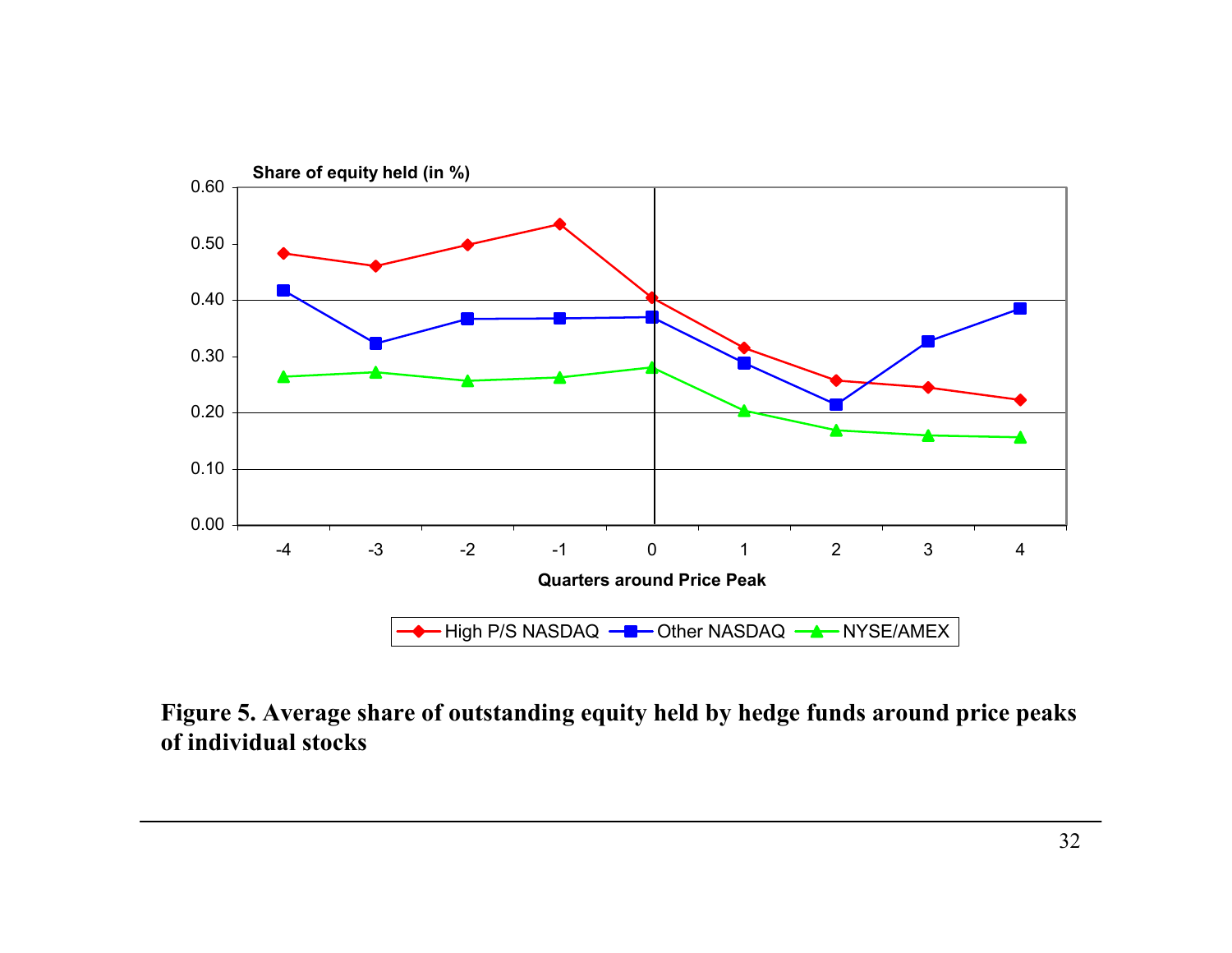Methodology: Daniel-Grinblatt-Titman-Wermers (1997); Chen-Jegadeesh-Wermers (2000)

- • For each P/S quintile segment we form "copycat" portfolios
	- They mimic the holdings of hedge funds
	- Quarterly rebalancing
- • Characteristics-matched benchmark
	- Individual stocks matched to 125 benchmark portfolios (5x5x5) based on size, P/S, past six-months returns, and exchange
	- Gross of fees and transaction costs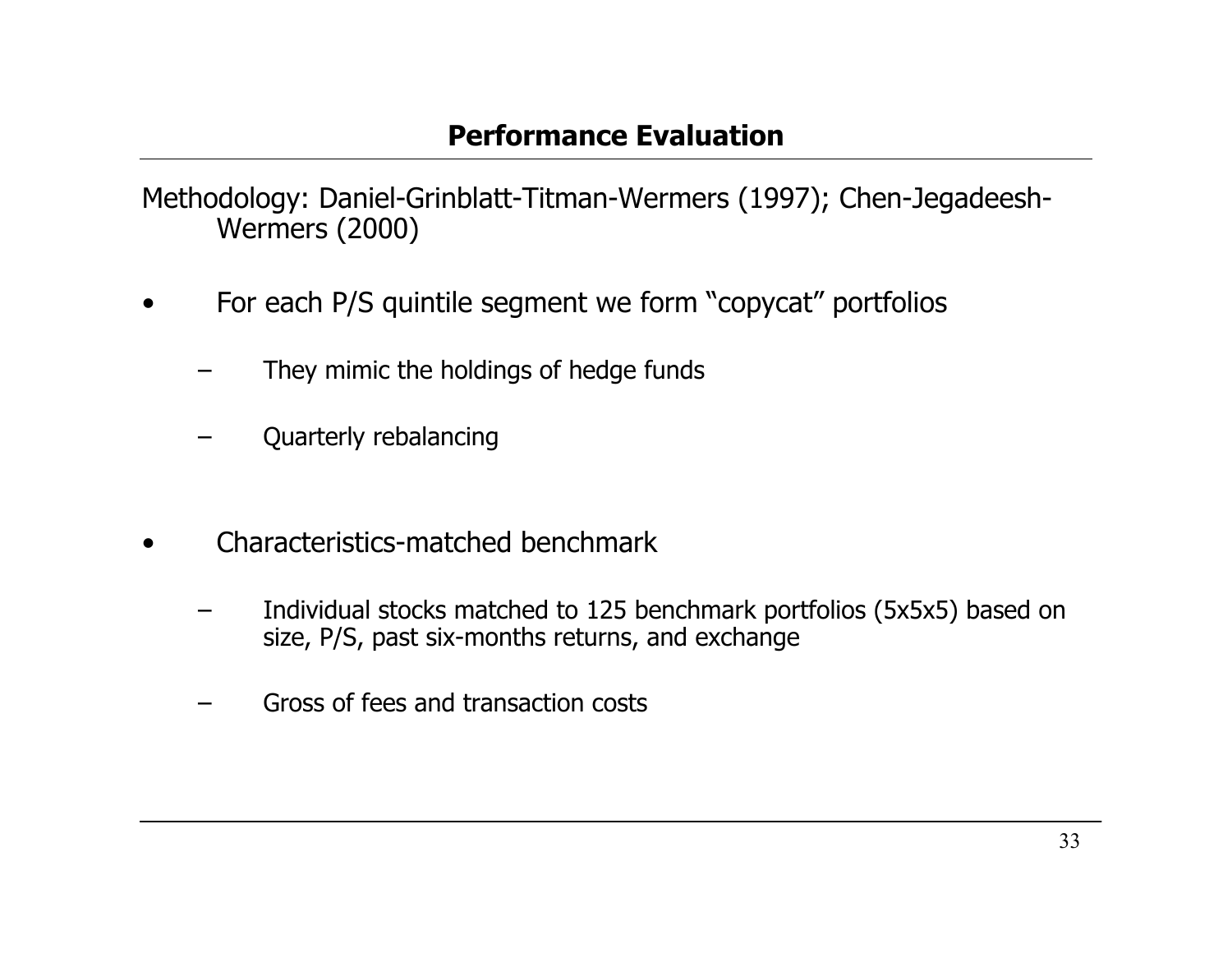

### **Figure 6: Performance of a copycat fund that replicates hedge fund holdings in the NASDAQ high P/S segment**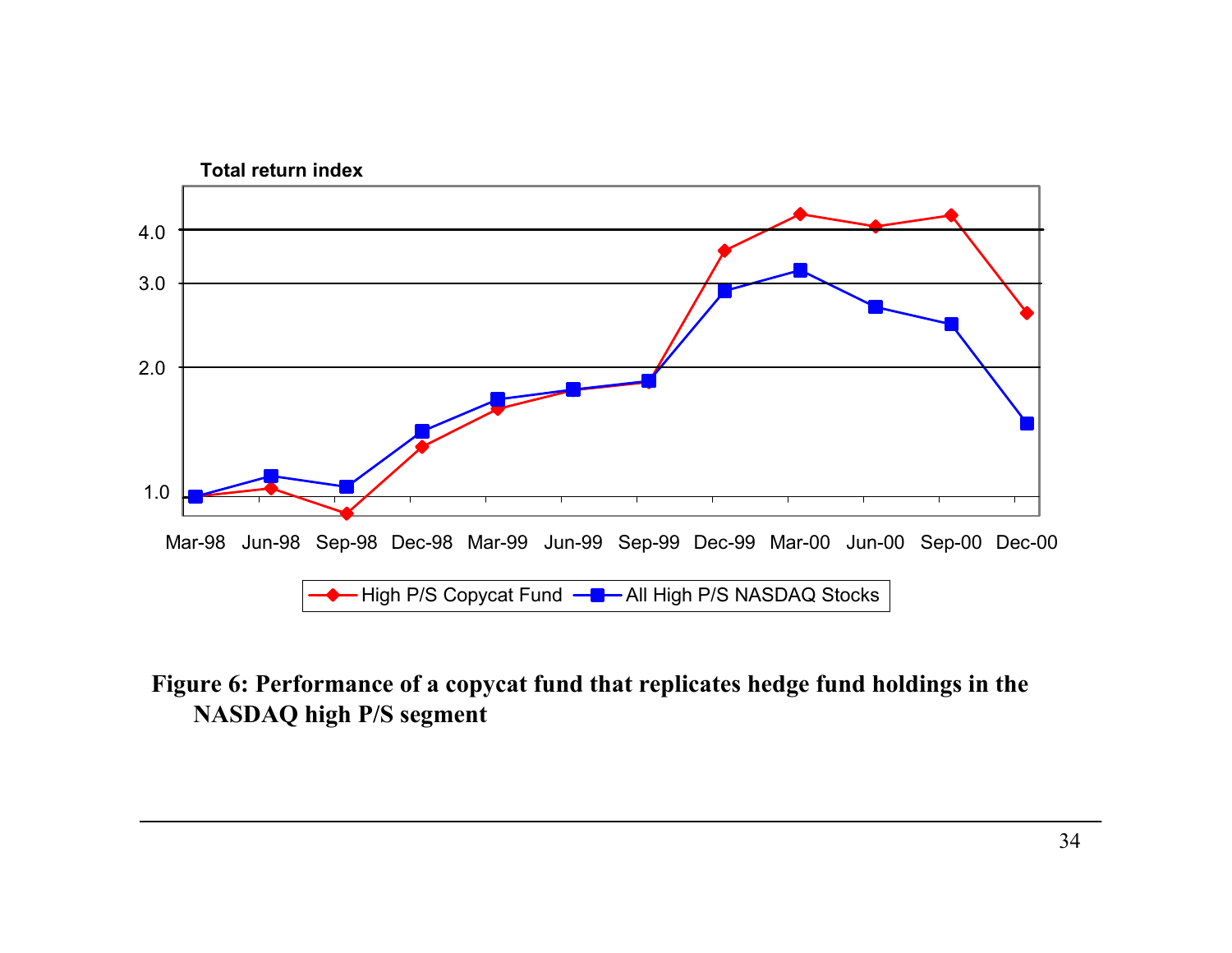## **Table IV Characteristics-Adjusted Performance of Hedge Fund Portfolio**

|                        |           |                  |         |                |         | <b>Quarterly Abnormal Returns</b> |                |
|------------------------|-----------|------------------|---------|----------------|---------|-----------------------------------|----------------|
|                        | Quarters  | Number of Stocks |         | Value in \$bn. |         | Copycat Portfolio                 |                |
| Market Segment         | after 13F | Total            | Copycat | Total          | Copycat | Mean                              | $t$ -statistic |
| High P/S NASDAQ stocks | $+1$      | 720              | 320     | 2071           | 8.0     | 4.51                              | (1.87)         |
| (Technology Segment)   | $+2$      |                  |         |                |         | 2.71                              | (2.02)         |
|                        | $+3$      |                  |         |                |         | 0.39                              | (0.22)         |
|                        | $+4$      |                  |         |                |         | 1.01                              | (0.77)         |
| Other NASDAQ stocks    | $+1$      | 3163             | 472     | 1236           | 4.1     | 0.55                              | (0.58)         |
|                        | $+2$      |                  |         |                |         | 0.36                              | (0.30)         |
|                        | $+3$      |                  |         |                |         | $-1.64$                           | $(-1.12)$      |
|                        | $+4$      |                  |         |                |         | $-0.89$                           | $(-0.55)$      |
| NYSE/AMEX stocks       | $+1$      | 2118             | 885     | 9891           | 25.0    | 0.24                              | (0.31)         |
|                        | $+2$      |                  |         |                |         | 0.25                              | (0.31)         |
|                        | $+3$      |                  |         |                |         | 0.32                              | (0.30)         |
|                        | $+4$      |                  |         |                |         | $-0.48$                           | $(-0.45)$      |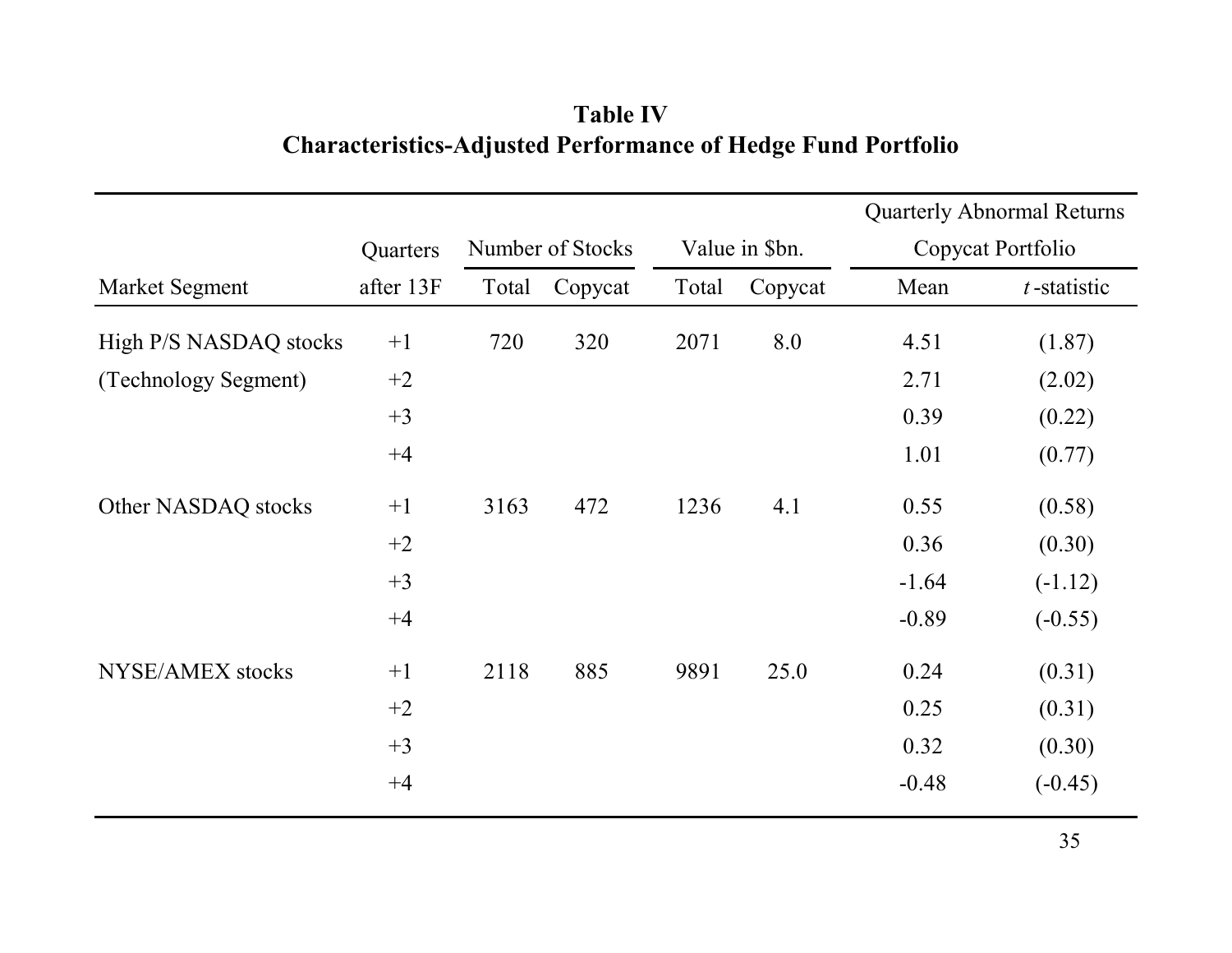- •Hedge Funds were riding the bubble
- $\blacktriangleright$  Short-sales constraints and "arbitrage" risks are not sufficient to explain this behavior
- •Timing bets of hedge funds were well placed. Outperformance.
- $\blacktriangleright$  Suggests predictable investor sentiment. Riding the bubble for a while may have been a rational strategy
- ⇒**Supports 'bubble-timing' models**
- ⇒ **Presence of sophisticated investors need not help to contain bubbles in the short-run**

http://www.princeton.edu/~markus http://phd.london.edu/snagel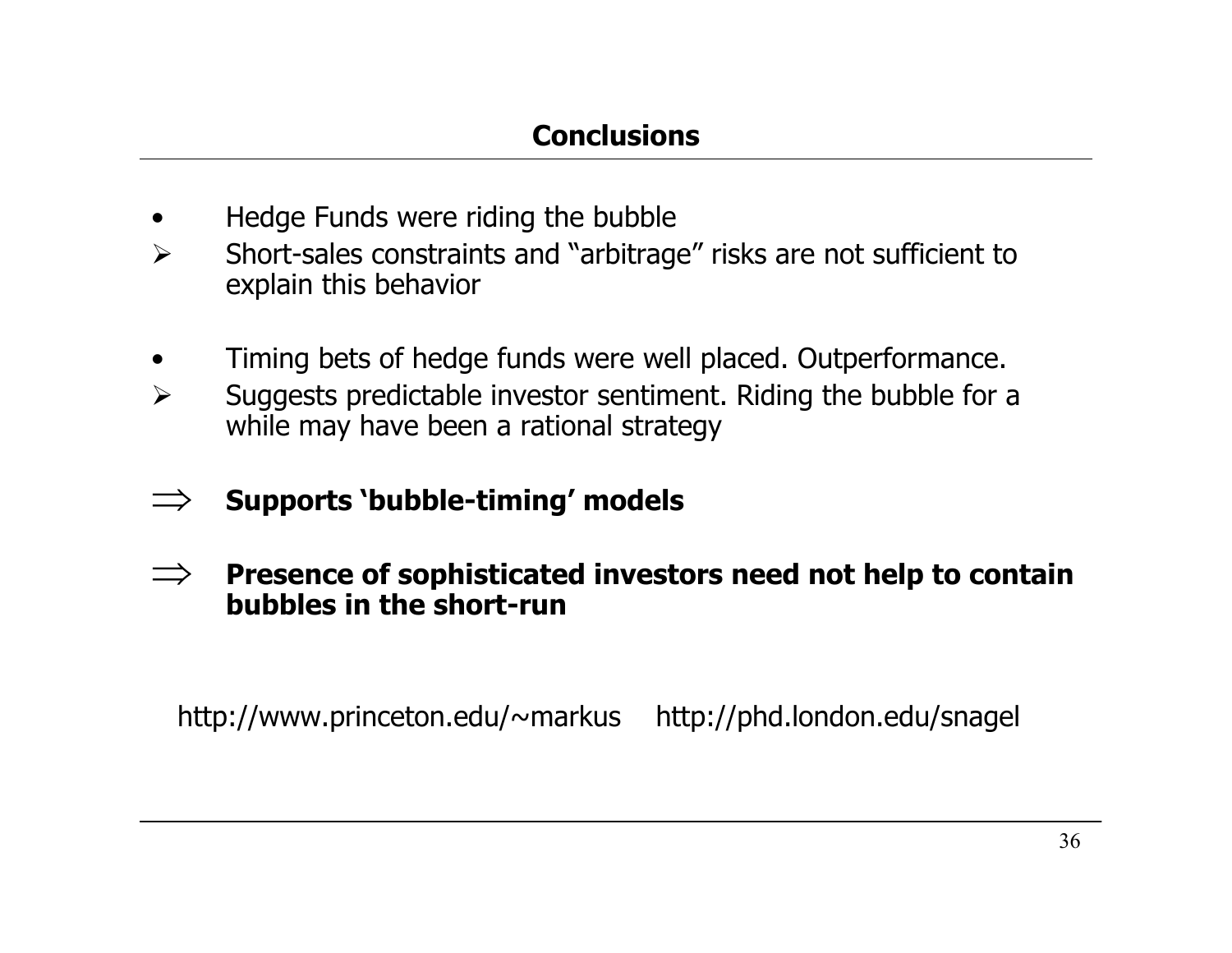## **Time-Variation in Factor Exposure**



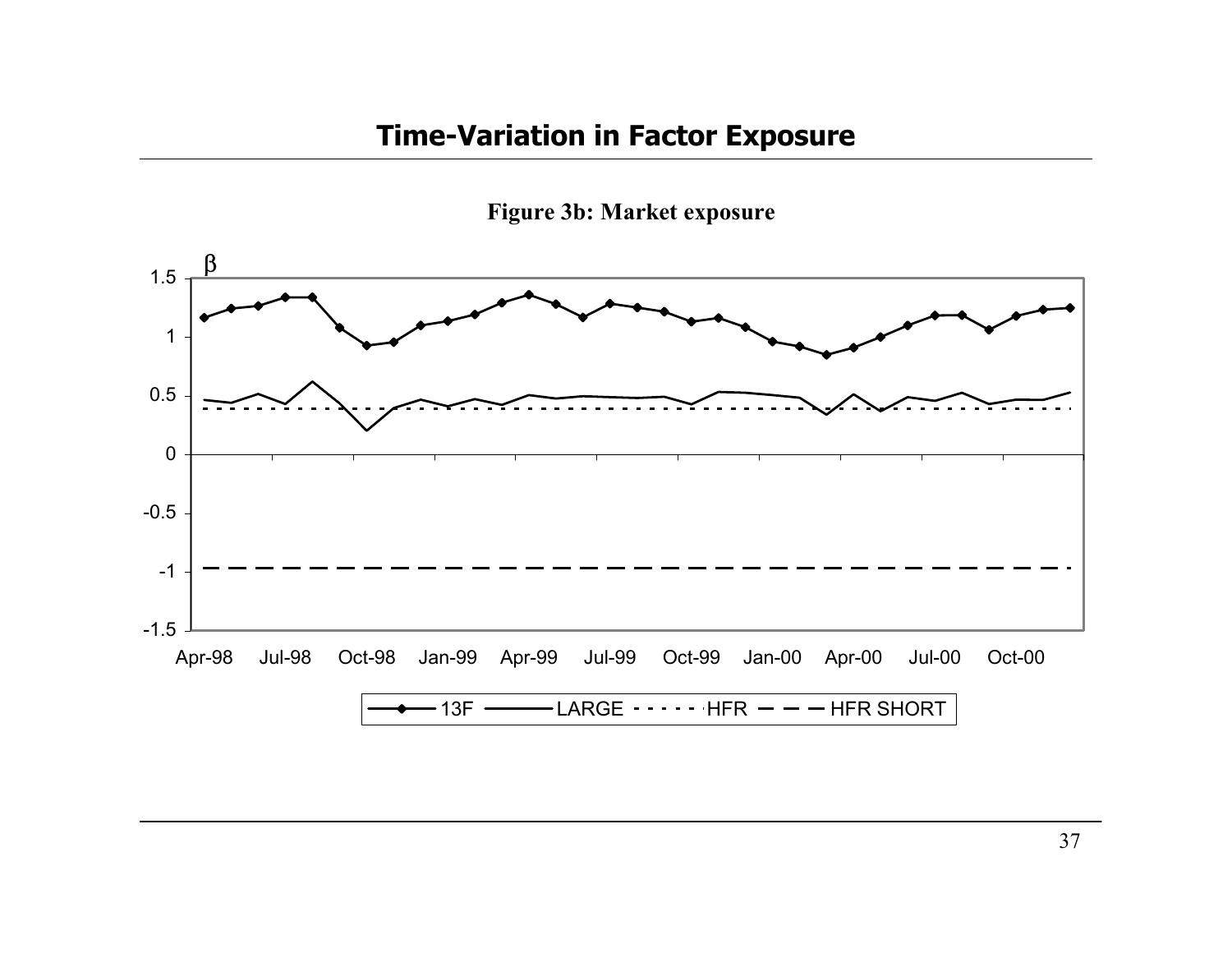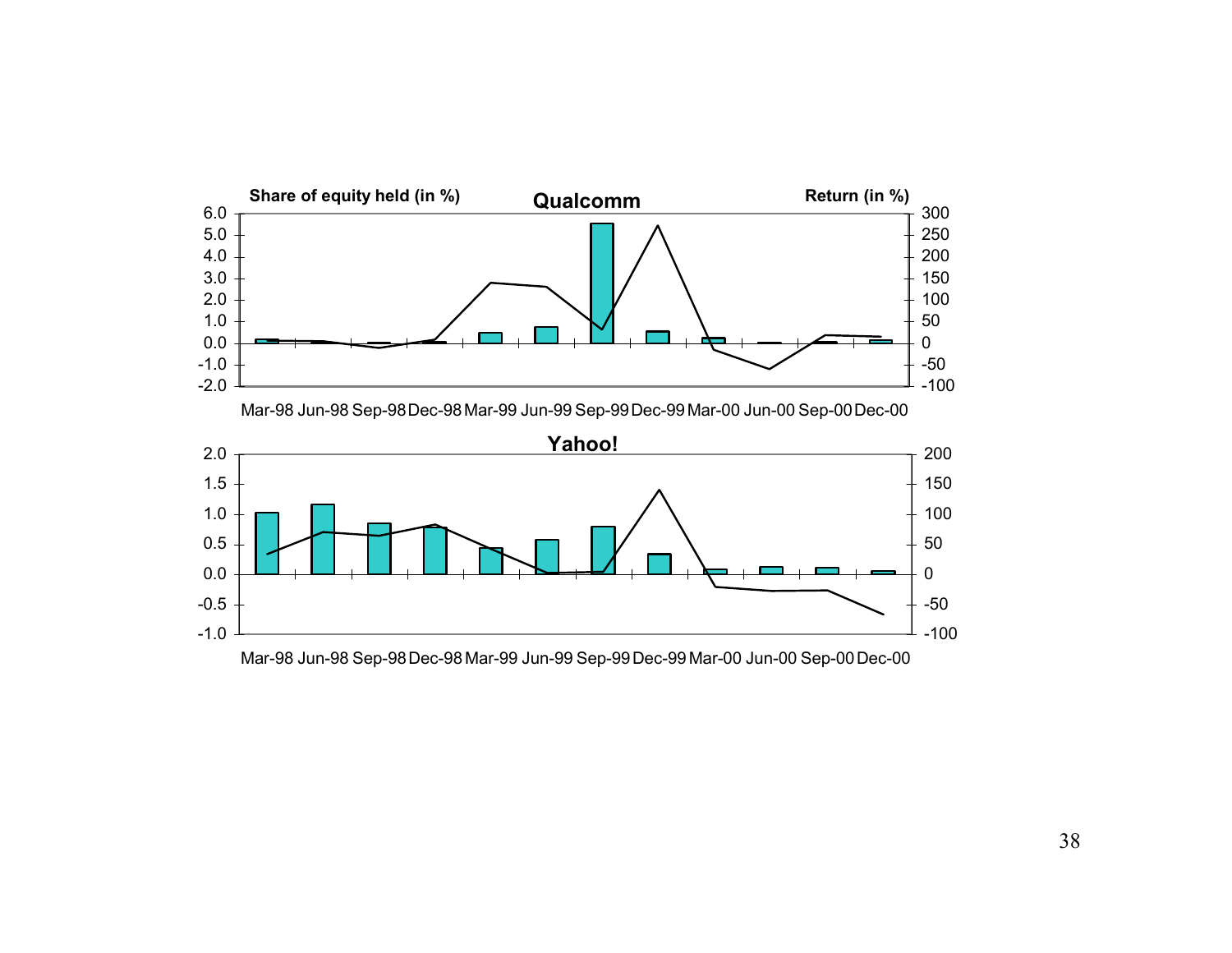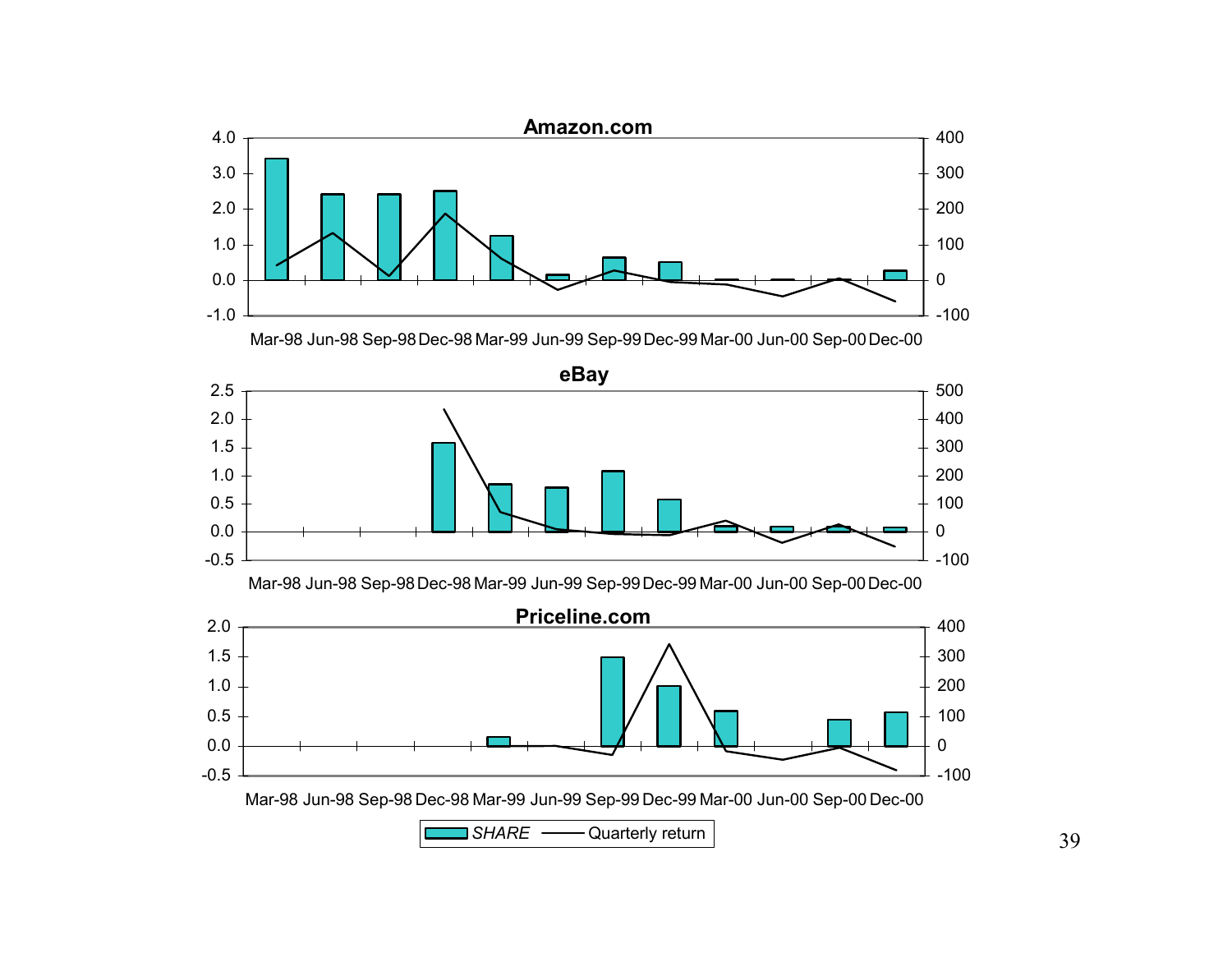## **Germany: NEMAX AllShare (Neuer Markt)**



#### •**Down about 95% since its peak.**